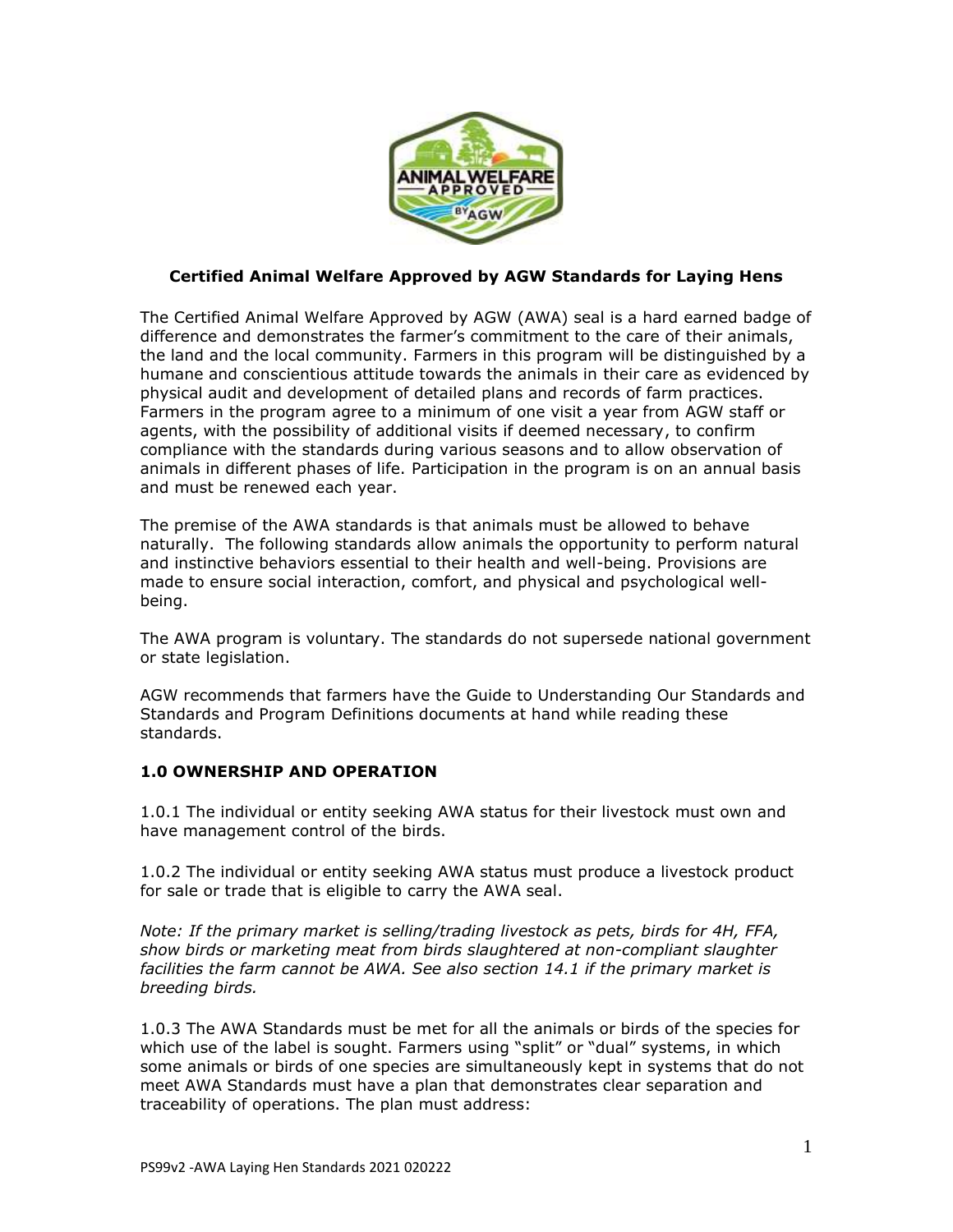1.0.3.1 Physical Separation

1.0.3.2 Financial Separation

1.0.3.3 Operational Separation

*Note: The Dual Production Plan template must be filled out for determination of compliance if an operation has a split or dual system. AGW's dual production policy is intended to support operations in expanding AGW-certified production. An operation must show that they are either operating separate businesses or distinctly separate product lines. A farm is not required to seek approval for all the species they manage simultaneously. If a farm has split or dual systems of the same species and cannot demonstrate clear traceability, AGW maintains the right to refuse to audit or certify the farm.*

1.0.4 AWA is a birth to slaughter program. Meat sold under the AWA label or logo must come from birds that have been certified as being raised to AWA standards and slaughtered using a method and at a location that has received written approval from AWA.

1.0.4.1 If the farm does not intend to market meat from some or all of their birds under the AWA label, but owns or has control of a bird when it is slaughtered, the slaughter process must meet the AWA Slaughter Guidelines for Poultry.

1.0.5 The certified farm may participate in networks, co-operatives or marketing groups in order to market livestock products as AWA as long as each member is audited as meeting all other requirements listed in these standards.

1.0.6 All those working with birds must be competent to carry out the tasks required of them.

*Note: This standard applies to contract and temporary workers as well as full time employees and family members.*

# **2 BREEDS AND ORIGIN OF BIRDS**

### **2.0 Breeds and Origin– General Standards**

2.0.1 Breeds and strains must be chosen with consideration of their ability to thrive in the prevailing climatic conditions of the farm, in pasture-based, free range, outdoor systems.

2.0.2 Cloned or genetically engineered birds are prohibited.

*Note: This includes the use of cloned or genetically engineered breeding stock, the offspring of clones or genetically engineered birds and semen from cloned or genetically engineered birds.*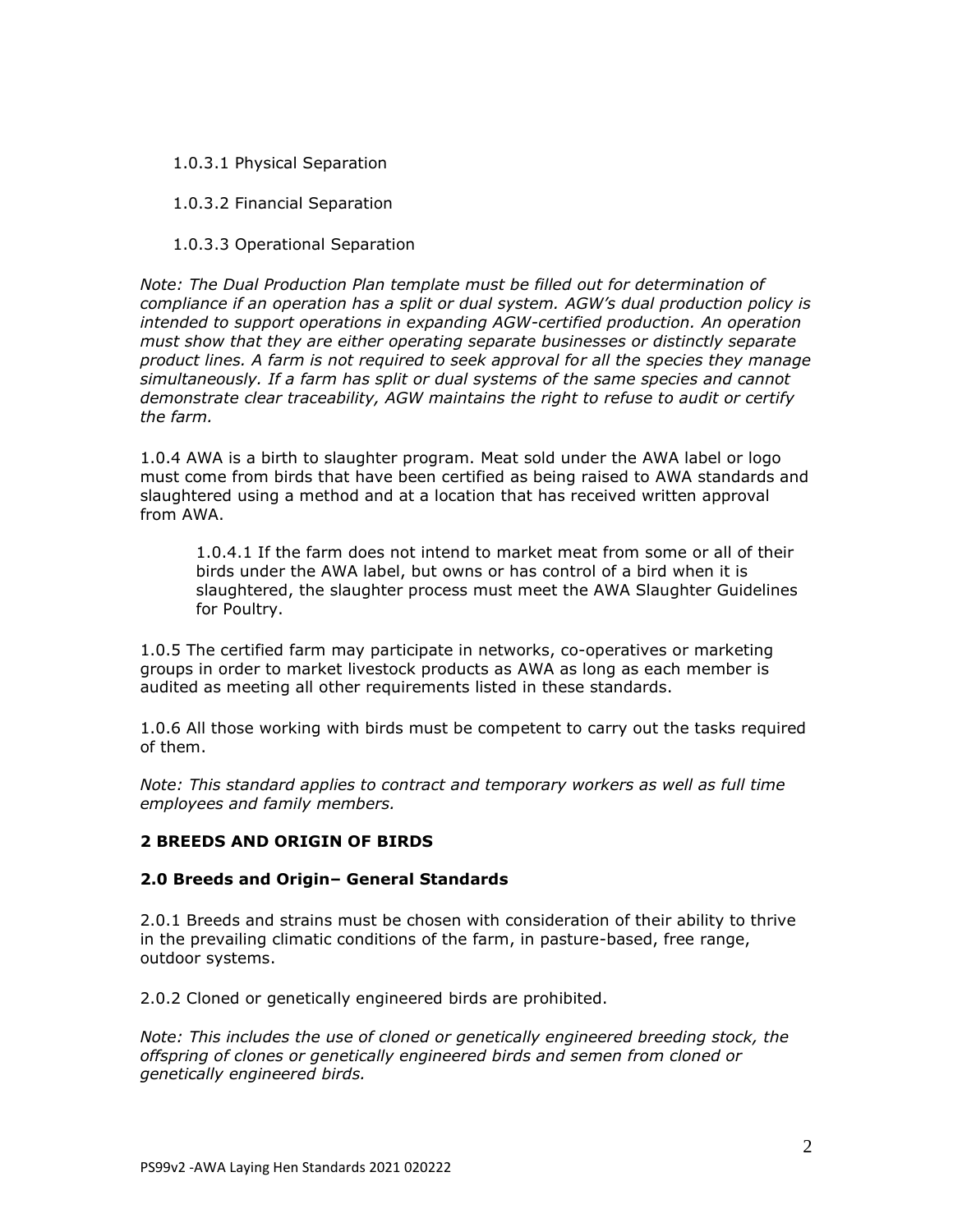2.0.3 Breeding replacements may come from farms that are not certified by AWA but must be of a suitable breed or type for pasture based production under these standards.

2.0.4 A record of the source, date of purchase and number of breeding birds must be kept.

2.0.5 **Recommended** Wherever possible the farm should run a closed flock.

*Note: A closed flock is one where no birds are brought onto the farm from external sources. Farms that do not have the genetic diversity or the expertise to achieve this should partner with experienced breeders to source their birds and learn more about selection criteria.* 

2.0.6 Rescue birds and birds sold as culls from other flocks cannot be bought into the AWA flock.

*Note: If an experienced farmer is asked to participate in rescue activities they must contact AGW as soon as possible and preferably before rescue birds arrive on farm to discuss their options. Rescue birds cannot be used or marketed as AWA.* 

# **2.1 Not Allocated**

## **2.2 The Poultry Breeding Flock**

2.2.1 Artificial insemination for poultry is prohibited.

*Note: Exceptions may be granted on a case-by-case basis.*

2.2.2 The use of birds from confinement and/or caged systems is prohibited.

2.2.3 **Recommended** According to breeders published data, egg production for birds kept on AWA farms should not exceed 280 eggs per laying cycle.

2.2.4 If negative welfare outcomes from the use of prolific hens, such as high mortality, high levels of prolapse or bone fractures are seen or reported, breed and/or management changes must be made to improve welfare.

*Note: AGW may require the farm to change breeds for any replacement hens within the affected flock or any future flocks in order to remain in the program.*

2.2.5 – 2.2.8 Not Allocated.

2.2.9 **Recommended** The use of birds derived from traditional breeds is recommended.

2.2.10 **Recommended** The use of dual purpose breeds so that male chicks can be raised as meat type birds and female chicks can be raised as laying hens is recommended.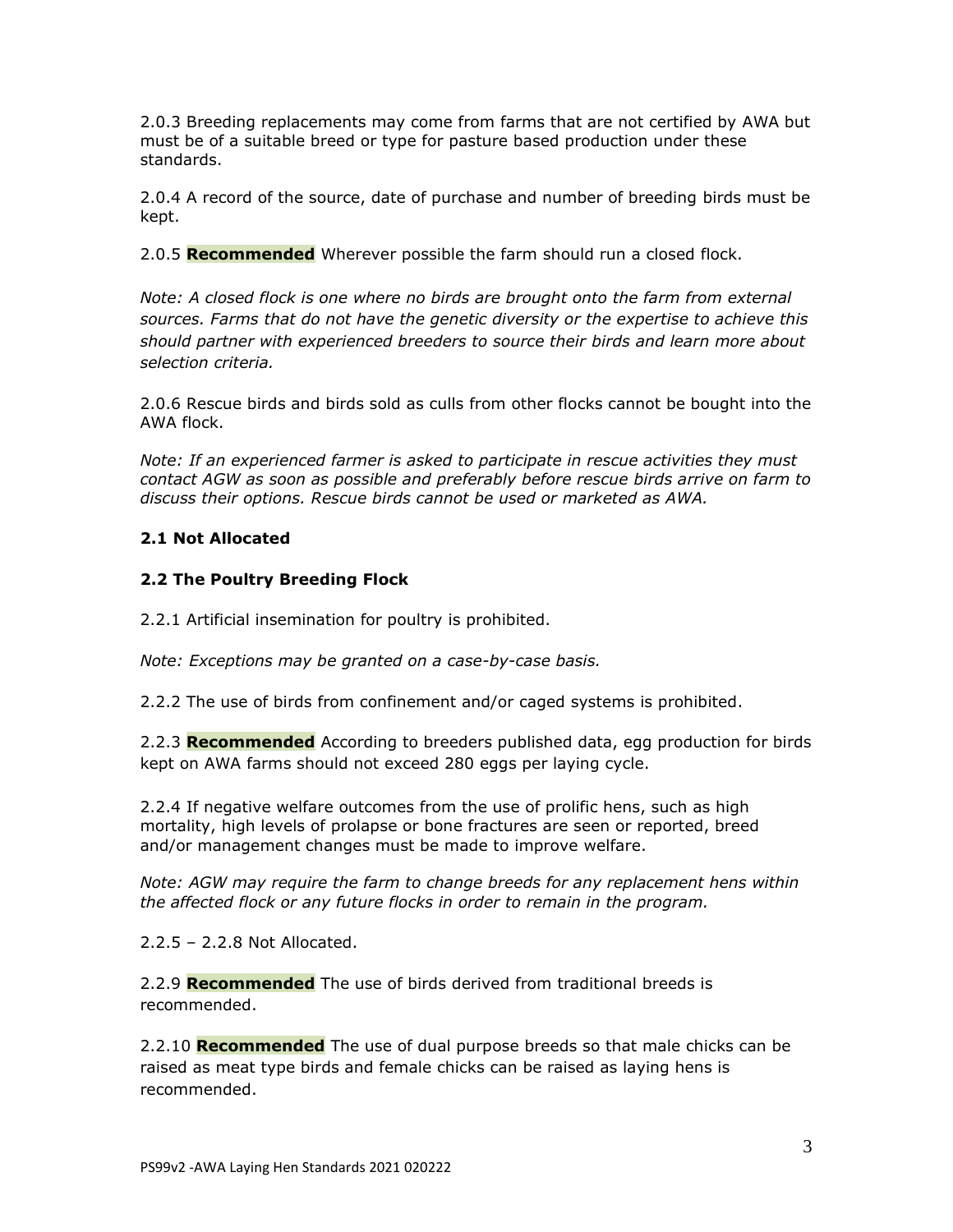*Note: The recommendations in 2.2.9 and 2.2.10 will be reviewed annually with the intent of making them requirements whenever sufficient suitable stock is available.*

## **2.3 Birds Raised for Egg Production**

2.3.1 Not allocated.

2.3.2 If chicks can be placed on farm within 36 hours of hatch they may be sourced from non-AWA hatcheries. Birds over 36 hours old must come from AWA sources.

*Note: A derogation may be granted for layer and breeder pullets to be brought on* farm from non-AWA sources where none are available locally. The breed must be *suitable for pasture reared systems with no mutilations, i.e., beak tipping or trimming and must be no older than 17 weeks. The farm must commit to sourcing approved pullets or rearing pullets from 36 hours of hatch on farm within 12 months.*

2.3.3 Birds hatched on farm or delivered as a straight run from a hatchery that does not provide sexed birds, must be raised to AWA standards until they can be sexed on farm. If only males or only females are required the unwanted birds may be removed from the AWA system.

2.3.4 **Recommended** All birds hatched on farm or delivered as a straight run should be raised to AWA standards.

### **3. HEALTH MANAGEMENT**

### **3.0 Health Planning and Preventative Management**

Health and management planning increases both positive welfare and productivity.

3.0.1 Bird management must be focused on promoting health rather than treating disease.

3.0.2 Each farmer in the AWA program must establish contact with a qualified expert such as a veterinarian. The qualified expert must be familiar with:

3.0.2.1 The birds on the farm.

3.0.2.2 The health requirements of the state.

3.0.2.3 Methods to maximize bird health and welfare.

3.0.3 **Recommended** Each farmer should schedule regular preventative care visits by a qualified expert.

*Note: AGW will provide support and assistance in achieving this standard.* 

3.0.4 A health plan emphasizing prevention of illness or injury must be prepared in consultation with the farm's qualified expert advisor to promote positive health and limit the need for treatment. It must address: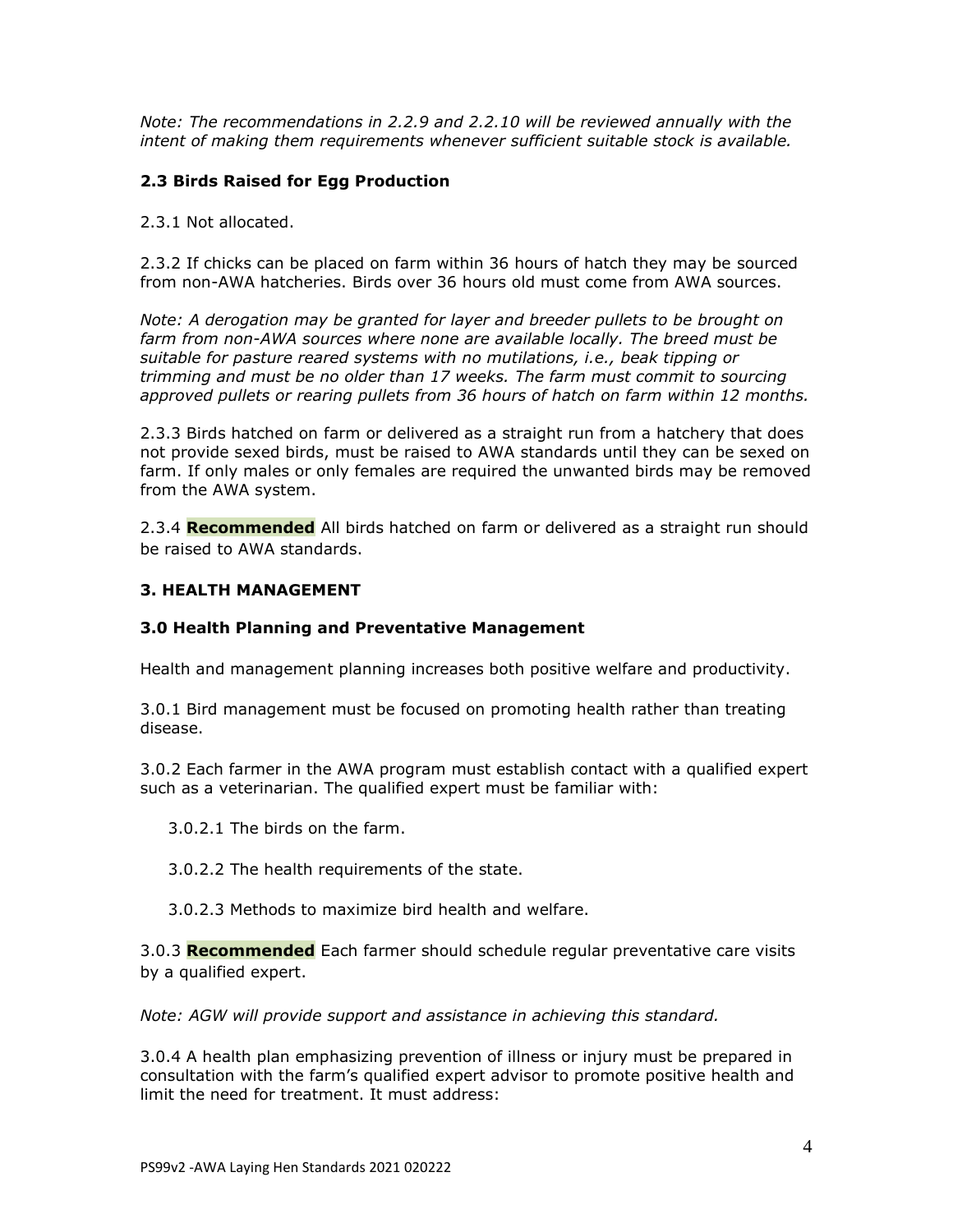3.0.4.1 Avoidance of physical, nutritional or environmental stress.

3.0.4.2 Lameness.

3.0.4.3 Climatic considerations.

3.0.4.4 Vaccinations and other methods to cope with prevailing disease challenges.

3.0.4.5 Biosecurity measures.

3.0.4.6 Nutrition.

3.0.4.7 Environmental impacts, including manure management and run-off.

3.0.4.8 Ranging and foraging area management.

3.0.4.9 Exclusion of predators and control of rats and mice.

3.0.4.10 Euthanasia.

*Note: See Standard 11.1.2 for recommendations on review/update of plans.*

3.0.5 If there is disease or known risk of disease on farm vaccines must be used.

*Note: In order to help eliminate or reduce vulnerability to disease and the need for antibiotics at therapeutic levels, AGW encourages the appropriate use of vaccines on an individual or group basis for prevention of disease.* 

3.0.6 Action must be taken to address any causes of lameness.

3.0.7 **Recommended** Farmers should participate in recognized disease eradication programs.

*Note: AGW supports management to eliminate or reduce the risk of certain diseases and farmers are therefore encouraged to engage with programs that seek to achieve this. Recognized schemes could be national or state wide.*

*This standard may become required for specific diseases when a funded and functioning program is available.*

# **3.1 Treatment**

3.1.1 Any sick or injured birds on the farm must be treated immediately to minimize pain and distress. This must include veterinary treatment if required.

3.1.1.1 Homeopathic, herbal or other non-antibiotic alternative treatments are preferred.

3.1.1.2 If alternative treatments are not suitable or not effective or if a veterinarian has recommended antibiotic treatment, this must be administered.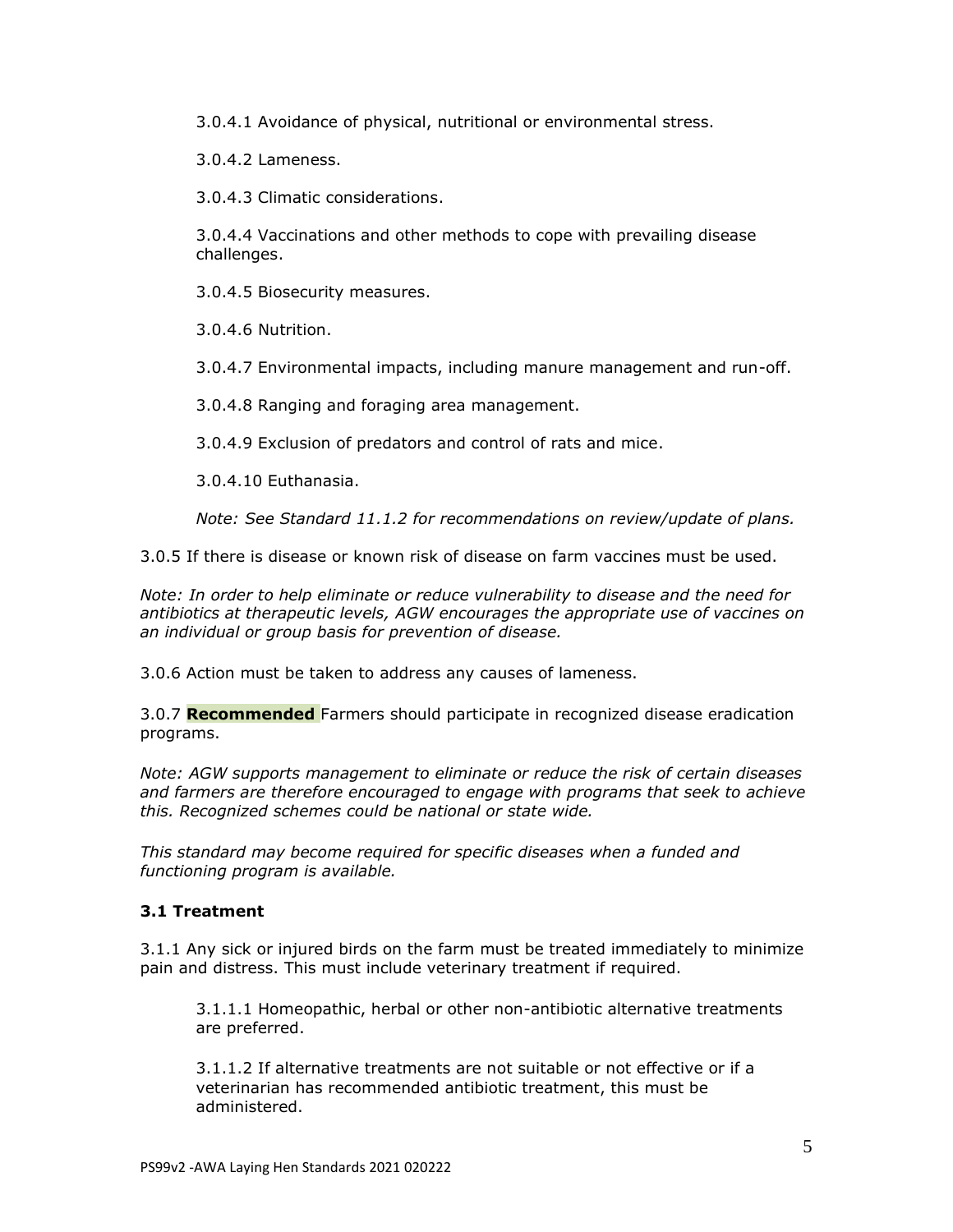3.1.1.3 Withholding treatment in order to preserve an bird's eligibility for market is prohibited.

*Note: The discovery of untreated injured or ill birds may be grounds for removal from the program.*

3.1.2 The sub-therapeutic and/or non-therapeutic use of antibiotics, or any other medicines, to control or prevent disease or promote growth, is prohibited.

3.1.3 Growth hormones or the use of any other substances promoting weight gain are prohibited.

*Note: Probiotics to promote positive health are permitted.*

3.1.4 Not allocated.

3.1.5 Records must be kept of the administration of veterinary medical products.

3.1.5.1 Date of purchase.

3.1.5.2 Name of product.

3.1.5.3 Quantity purchased.

3.1.5.4 Identity of the birds treated.

3.1.5.5 Reason why birds were treated.

3.1.5.6 Number of birds treated.

3.1.5.7 Date when treatment started and finished.

3.1.5.8 Withdrawal time.

3.1.6 Birds treated with an antibiotic must not be slaughtered to produce meat or used to produce eggs for the AWA program before a period of time has passed that is at least twice the licensed withdrawal period of the antibiotic used.

3.1.7 Birds treated with any off-label medication must not be slaughtered to produce meat or used to produce eggs for the AWA program until at least seven days after medication, or an alternative withdrawal as advised by a veterinarian.

3.1.7.1 Birds must not be treated with any medications prohibited for food animal use.

3.1.8 Any surgical procedure not covered by these standards must be carried out by a veterinarian.

### **3.2 Parasites**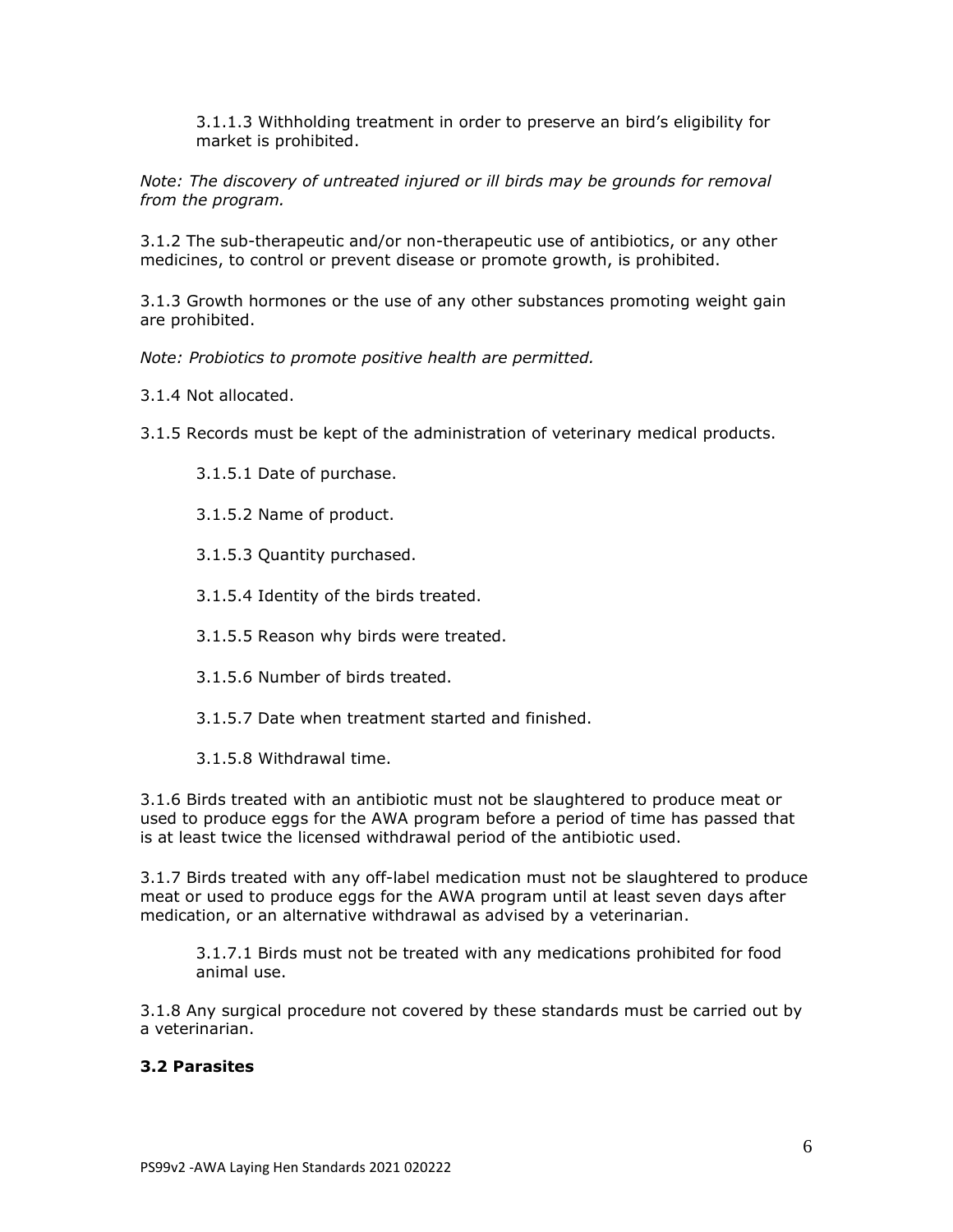3.2.1 The primary methods of preventing parasite infestations must be ranging and foraging area management or rotation and bedding management and removal.

3.2.2 If prevention has not been effective, medicine regimens must be implemented to effectively control worms, lice and any other parasites.

3.2.3 The use of organophosphates and other products with the same or a similar mode of action is prohibited.

*Note: An exception to the standard above may be considered if other treatments have been shown to be ineffective. Please refer to the AGW paper on organophosphate and non-organophosphate type products.*

3.2.4 **Recommended** Fecal samples to monitor internal parasite burdens should be taken at least annually.

3.2.5 Fecal samples must be reviewed by a competent person.

3.2.6 **Recommended** Fecal samples should be taken during the growing season when birds are out on ranging and foraging areas.

### **3.3 Euthanasia**

*Note: When local or national authorities order the killing of a flock or if any largescale euthanasia is about to take place to eradicate disease AGW must be notified as soon as possible.* 

3.3.1 Birds experiencing pain or suffering from which they are unlikely to recover must be promptly euthanized on the farm in a manner that renders the bird immediately insensible to pain.

*Note: Please contact AGW if further information on appropriate methods of euthanasia is required.*

3.3.2 Not allocated.

3.3.3 Euthanizing poultry in a way that causes unnecessary pain or suffering is prohibited. Methods that do not render the birds immediately insensible to pain include:

3.3.3.1 Suffocation.

3.3.3.2 Poison.

3.3.3.3 Penetration of the brain or spinal column without pre-stunning.

#### **4 NOT ALLOCATED**

# **5 MANAGEMENT OF POULTRY**

#### **5.0 General Management of Poultry**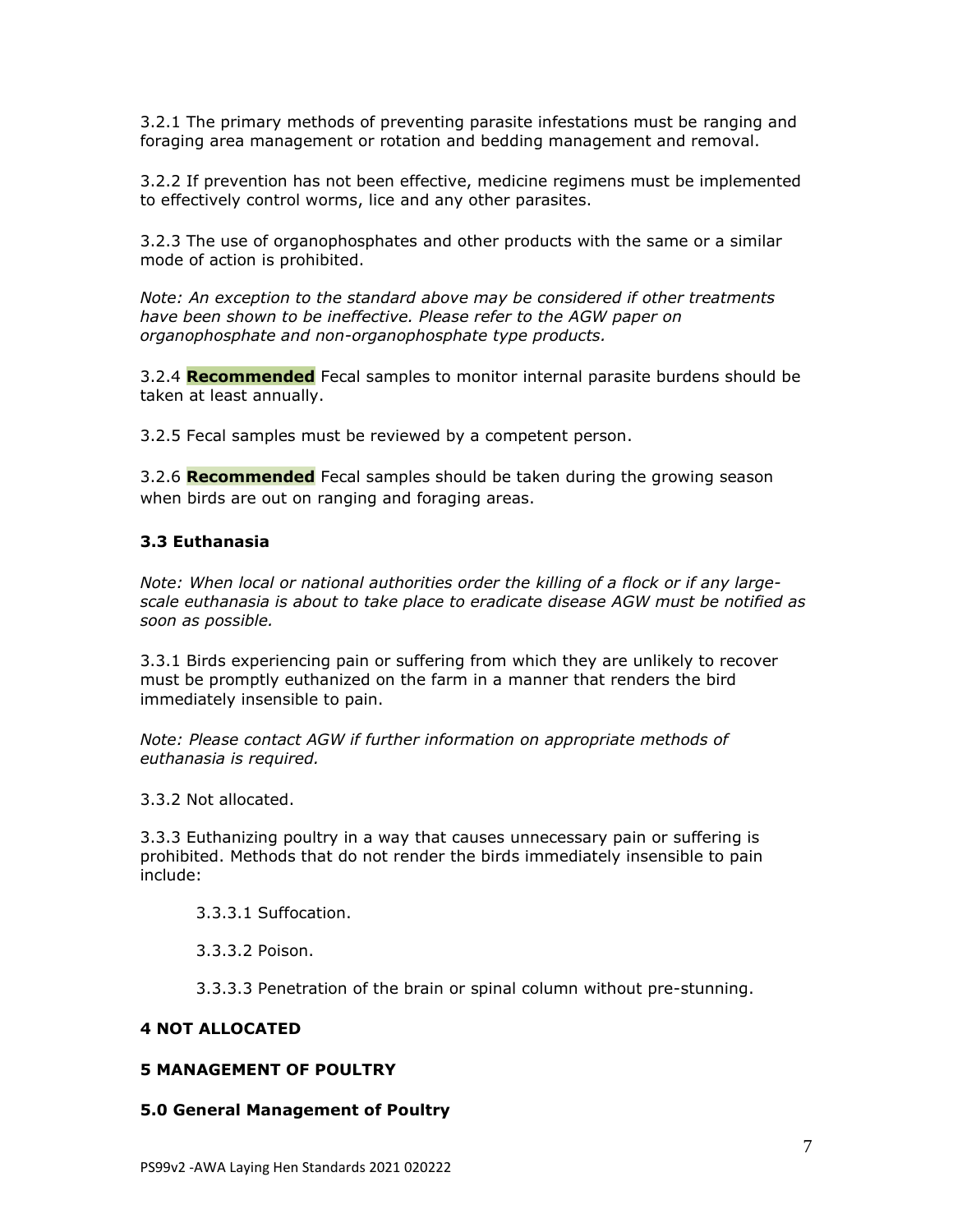5.0.1 All birds must be thoroughly inspected at least twice per 24 hours.

*Note: During the inspection the welfare of each bird must be observed. If any bird is not in a state of well-being, it must be cared for immediately and corrective measures must be taken. During a time of increased risk to health and welfare, inspections must be increased as necessary to protect the bird's well-being.*

5.0.2 Birds must be maintained in stable groups of a suitable size to uphold a wellfunctioning hierarchy. Introduction of new birds to a group must be carefully managed and supervised.

5.0.3 Special care must be taken when mixing breeding males to minimize harm to individuals.

5.0.4 Poultry must be carefully monitored to minimize fighting, feather pecking and other negative behaviors, and necessary steps must be taken to protect birds from harm.

5.0.5 **Recommended** Hens should be kept in flocks of no more than 500 birds.

5.0.6 Not allocated.

5.0.7 If negative behaviors affecting the welfare of birds in the flock are seen or reported, management and/or breed changes must be made to improve welfare.

*Note: AGW may require the farmer to reduce the flock or colony size within the affected flock or any future flocks in order to remain in the program. Flock size is a factor that has been shown to affect the occurrence of negative behaviors such as feather pecking, cannibalism and others.*

5.0.8 Hens must be protected from excessive injury during treading.

5.0.9 All hens must have access to dust baths.

5.0.10 Not allocated.

5.0.11 The use of goggles or other similar devices designed to reduce feather pecking is prohibited.

5.0.12 Poultry systems must be arranged and managed in such a way to minimize mortality.

5.0.13 Where identification is required it must not cause harm to the bird.

### **5.1 Management of Breeding Flocks and Laying Birds**

5.1.1 Birds must be allowed to molt naturally. Forced molting is prohibited.

5.1.2 Unless compliant with AWA meat chicken standards, a breeder or layer flock must go through at least two laying cycles before removal of the flock.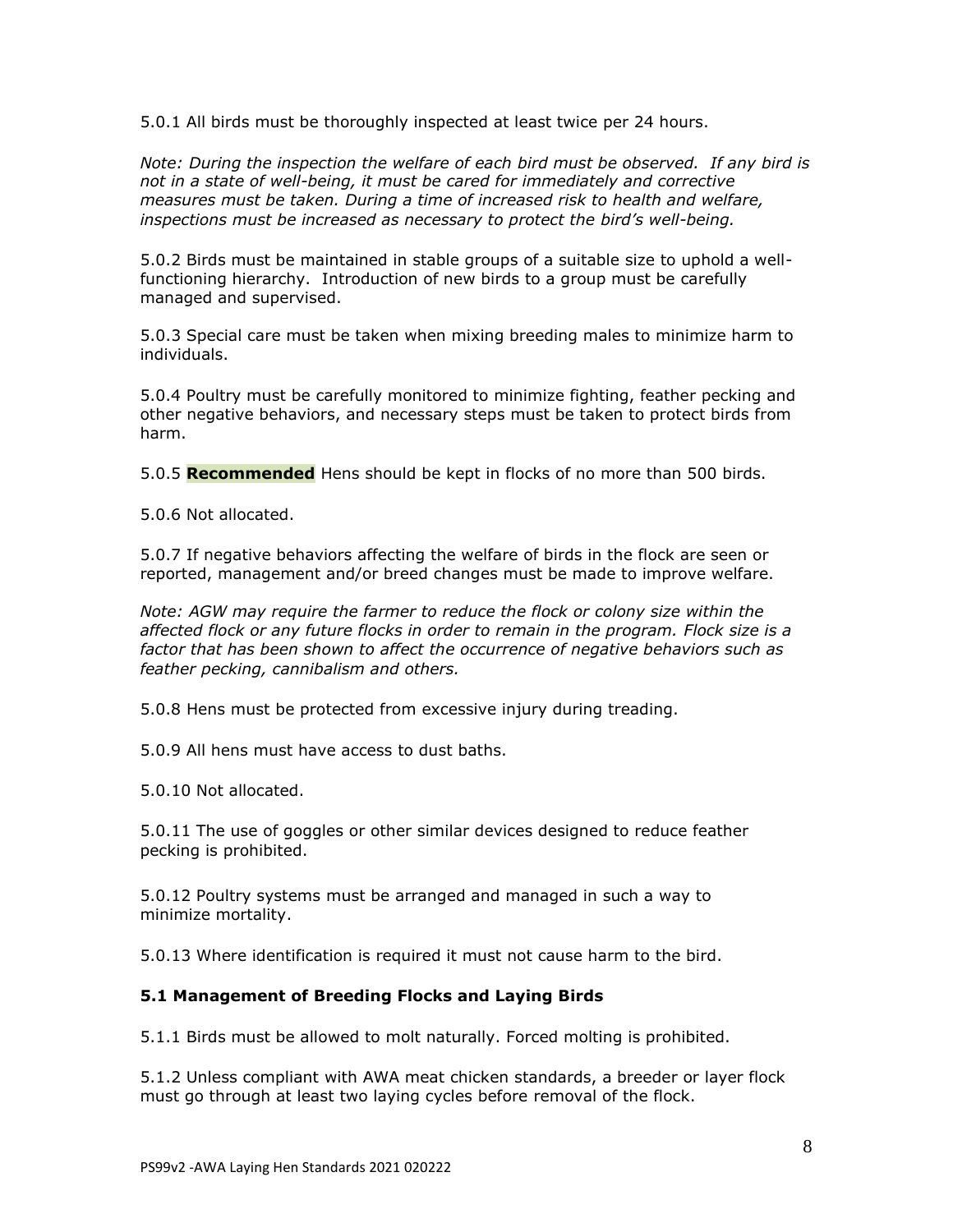*Note: To be compliant with AWA meat chicken standards requires laying hens to be slaughtered at AWA reviewed and recommended slaughter plants and to be marketed under the AWA logo. This does not apply if birds are euthanized, composted or otherwise disposed of.* 

If the farm is not compliant with AWA meat chicken standards, only under *exceptional circumstances may a farmer seek permission from AGW to end the life of a flock prior two laying cycles.* 

# **5.2 Provision for Hatching**

The following standards apply if hatching takes place on or under the control of the approved farm.

5.2.1 **Recommended** Natural brooding is recommended.

5.2.2 A hen sitting on eggs may be removed from the flock and excluded from ranging and foraging areas during brooding and for up to four weeks after the chicks have hatched as long as the indoor and foraging area requirements in standard 8.1.3 are met.

5.2.3 Hatching records must be kept. These must include:

5.2.3.1 The number of eggs received.

5.2.3.2 The number of eggs set.

5.2.3.3 The number of eggs hatched.

5.2.3.4 The number of chicks delivered to the growing farm or transferred to the meat or layer operation.

5.2.4 The hatchery must be constructed to allow easy cleaning and disinfection.

5.2.5 There must be an alarm to show power failure to the incubator and hatchery.

5.2.5.1 **Recommended** There should be alarms to show when temperature and humidity in the incubator and hatcher are outside of expected levels.

5.2.6 There must be a backup power source that meets the power requirements for the hatchery.

5.2.7 The backup power source must be maintained and tested as per the manufacturer's instructions with a record kept of this.

### **5.3 Management of Chicks**

5.3.1 Throwing young birds or mechanical moving of young birds from delivery containers is prohibited.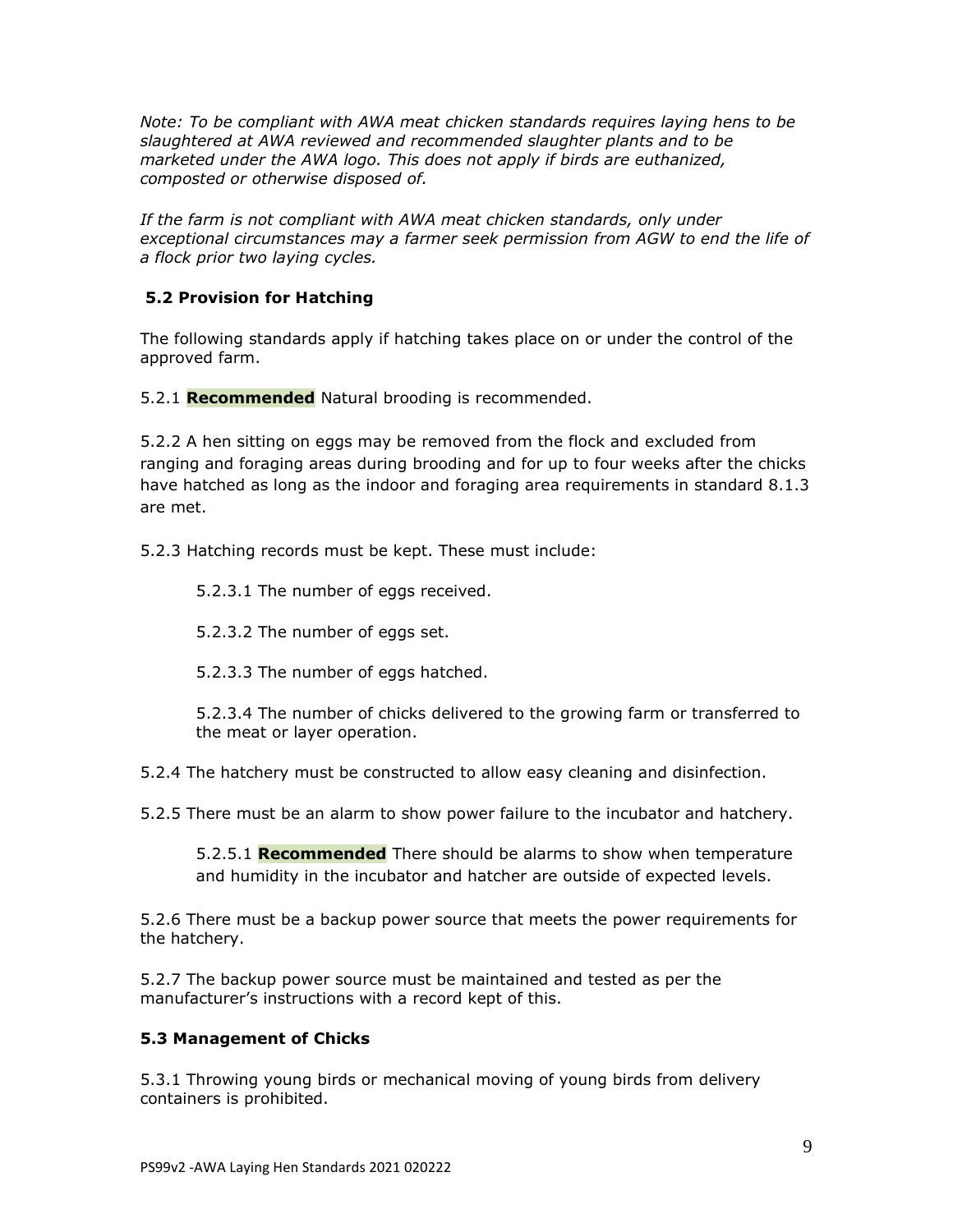5.3.2 Young birds must be placed from a height of 12 in (30.48 cm) or less.

5.3.3 Litter must be provided from placement of young birds.

5.3.4 Young birds must be placed within 36 hours of the first egg hatching.

5.3.5 **Recommended** Young birds should have access to forage from 24 hours after placement.

5.3.6 Young birds must have access to forage by seven days of age.

## **5.4 Physical Alteration of Poultry**

5.4.1 All mutilations or physical alterations of poultry are prohibited. These include:

5.4.1.1 De-beaking (beak clipping, tipping and trimming).

5.4.1.2 De-clawing.

5.4.1.3 De-spurring.

5.4.1.4 De-toeing and toe trimming.

5.4.1.5 Hole punching.

5.4.1.6 Pinioning.

5.4.1.7 Notching.

5.4.1.8 Wattle trimming.

5.4.1.9 Comb trimming.

5.4.2 Trimming feathers is permitted. Skin or flesh must not be cut.

5.4.3 Castration (caponizing) of poultry is prohibited.

# **6. FOOD AND WATER**

### **6.0 – General Food and Water Standards**

6.0.1 Birds must have free access to clean, fresh water at all times.

6.0.2 Birds must have a feeding plan that will guarantee a varied, well-balanced and wholesome nutritional regime appropriate for their age.

6.0.2.1 A source of calcium must be provided for layers.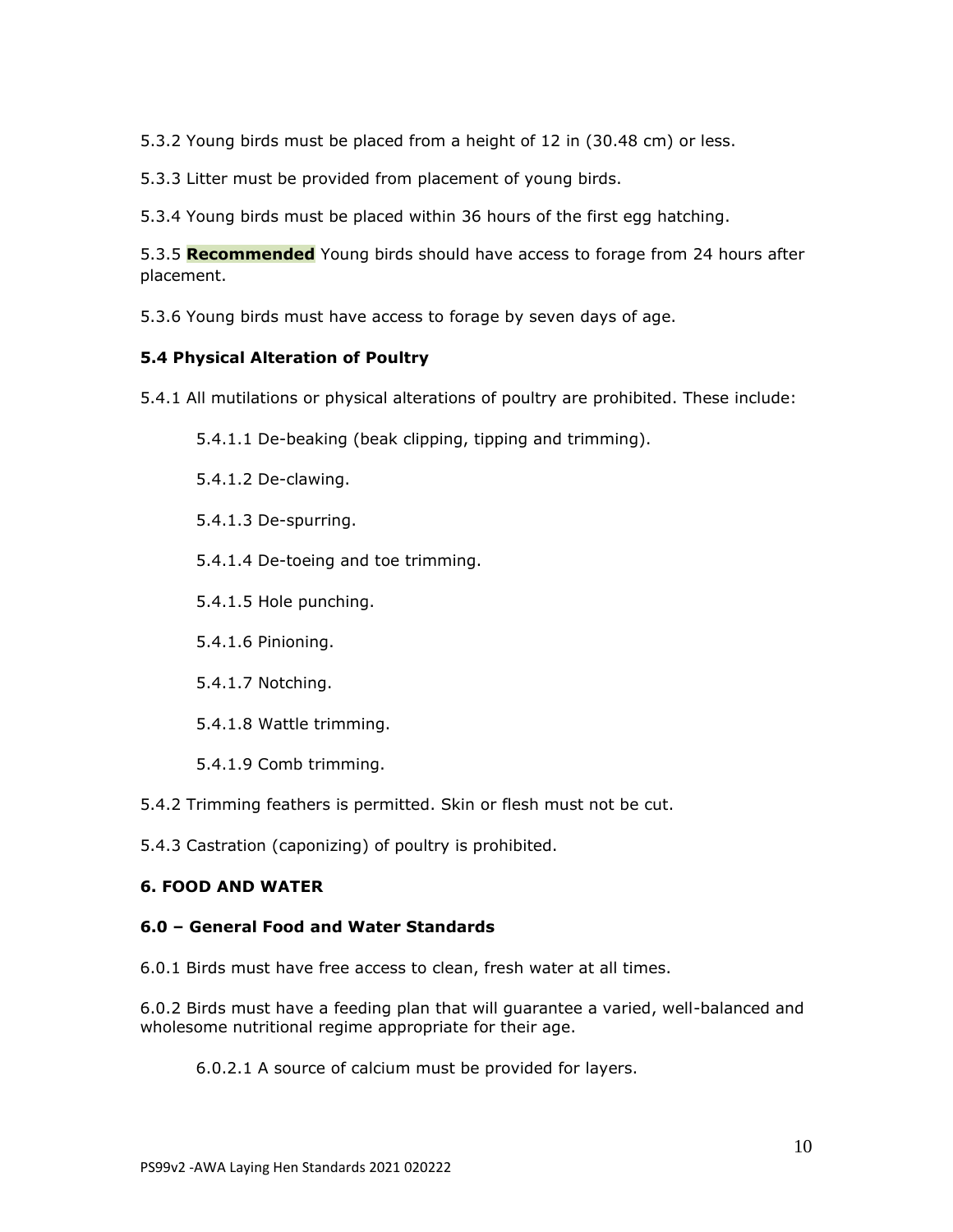6.0.3 A list of ingredients or sample tear tags from all feed, feed blocks and mineral blocks used on farm must be made available to the AGW representative.

6.0.4 Food and water must be distributed in a way that eliminates competition.

6.0.5 Feeding meat or animal by-products is prohibited,

6.0.5.1 Not allocated.

6.0.5.2 Fish and aquatic products fed to poultry must come from sustainable sources.

*Note: Feeding dairy products or by-products is permitted. By-products of aquatic species caught or farmed for human consumption and/or those that come from fisheries with a valid certificate of sustainability (e.g. from MSC) may be classed as sustainable.*

6.0.6 **Recommended** Farms should be Certified Non-GMO by AGW.

Note: See [www.agreenerworld.org](http://www.agreenerworld.org/) for further information.

6.0.7 **Recommended**Farms that are not seeking Certified Non-GMO accreditation should avoid genetically modified organisms (GMOs) or derivatives of GMOs, including GMO feed and veterinary and health care products containing GMOs or their derivatives as well as the growing of genetically engineered crops.

# **6.1 - 6.2 Not Allocated**

# **6.3 Food and Water for Poultry**

6.3.1 Poultry must have constant access to food during daylight hours.

6.3.2 Birds must always have access to insoluble grit. Birds must be able to pass the grit into the gizzard.

*Note: Grit may be obtained from the environment or provided as a supplement. If provided as a supplement it can be removed 48 hours prior to slaughter.*

6.3.3 Synthetic yolk colorants are prohibited.

# **7 RANGING AND FORAGING AREA ACCESS**

### **7.0 General Ranging and Foraging Area Access Standards**

The aim of good ranging and foraging area management is to satisfy the flock's foodseeking behaviors. Birds must be able to explore the ground and their natural environment.

For management of birds in extreme weather please see sections 7.5 and 8.0.

7.0.1 – 7.0.2 Not allocated.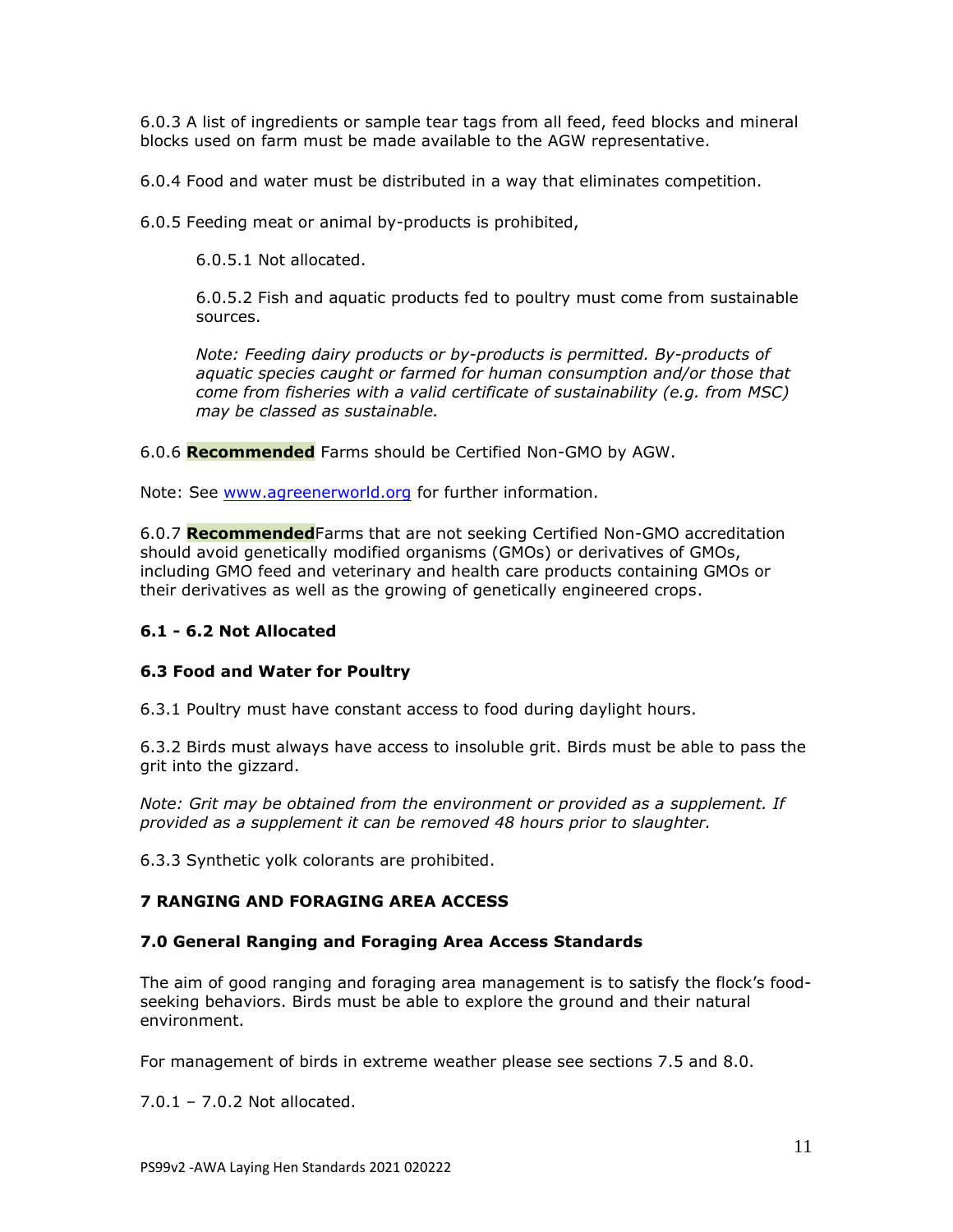7.0.3 In climatic conditions that do not pose a risk to bird welfare continuous daytime ranging and foraging area access is required for all birds from the age of four weeks onwards.

*Note: AGW recommends that all birds have access to the outdoor ranging and foraging area from as early on in life as possible. This could be from two to three days old onwards if conditions allow.*

7.0.4 **Recommended** Ranging and foraging areas should be used in rotation. Both extensive and rotational systems are permitted.

7.0.5 The amount of outdoor area must be such that the health and welfare of the birds and ranging and foraging area quality is maintained.

7.0.6 Ranging and foraging areas and the fencing that surrounds them must be designed and maintained so they do not pose a risk, or inflict injury on the birds.

*Note: This includes keeping ranging and foraging areas free of old fencing, old farm machinery and any other debris that could cause injury.* 

7.0.7 Birds must have access to ranging and foraging areas that are well drained and clean.

7.0.8 A ranging and foraging area management plan must be in place that addresses the specific farm site. It must ensure that:

7.0.8.1 Not allocated.

7.0.8.2 Poultry must have access to growing green vegetation on the range whenever conditions allow.

7.0.8.3 The composition of the ranging and foraging area does not create health problems for the birds.

7.0.8.4 Birds have access to fresh, clean ranging and foraging areas that has not become polluted with manure.

7.0.8.5 The location of water, shelter, and feeding areas is addressed.

*Note: See Standard 11.1.2 for recommendations on review/update of plans.*

7.0.9 Soil testing must be conducted at least every three years.

*Note: Farmers with extensive, unfertilized range lands and/or farming land on short term lease agreements should contact AGW for guidance on appropriate soil testing intervals.* 

7.0.9.1 **Recommended** Annual soil testing should be carried out in any ranging and foraging areas where manure is spread.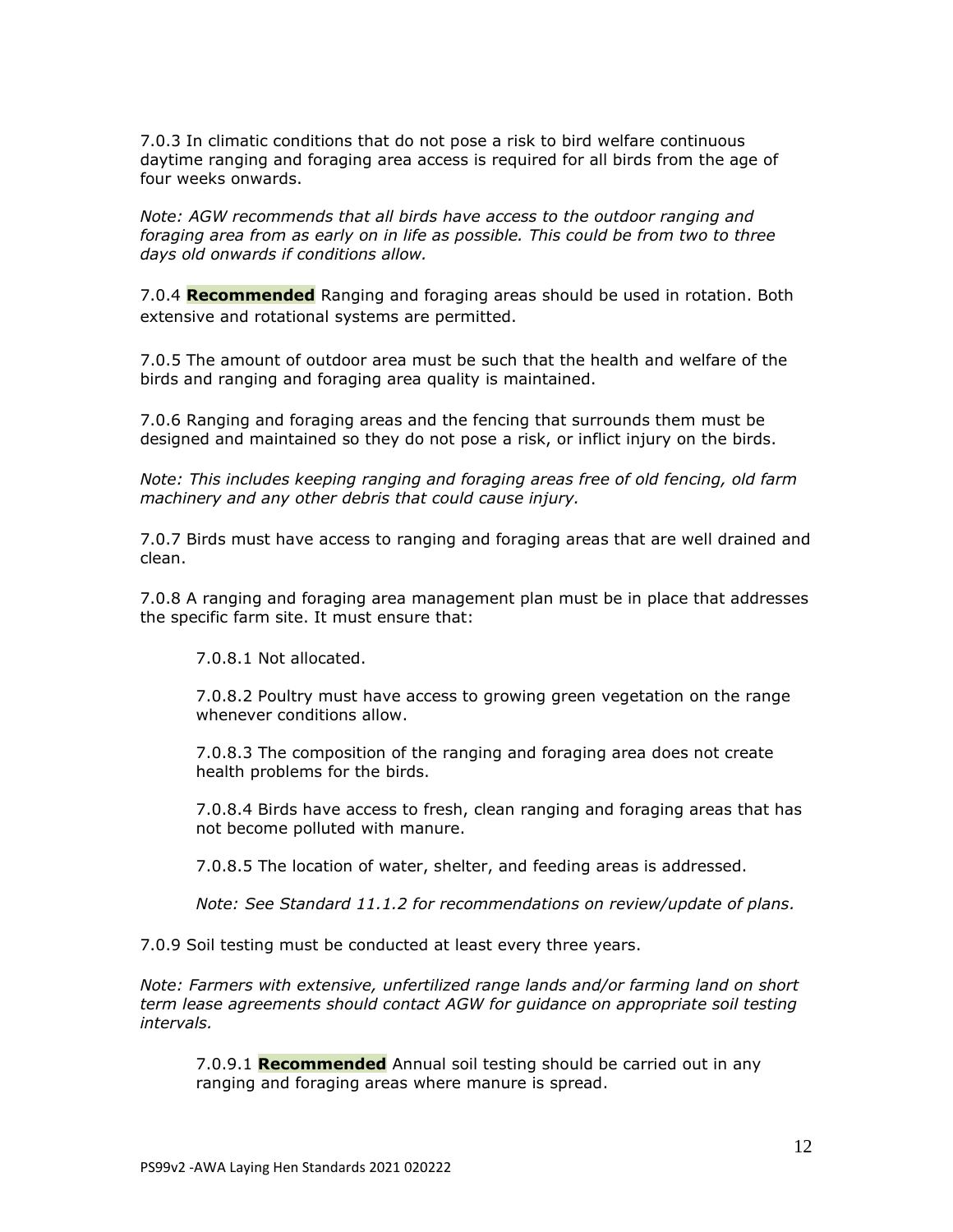7.0.9.2 **Recommended** Annual soil testing should be carried out in any areas where poultry have been kept.

7.0.10 **Recommended** Annual testing of pasture or forage nutritional content is recommended (see also 6.0.2).

7.0.11 Herbicides and pesticides may only be used when weeds or pests cannot be practically controlled by other means.

7.0.12 Herbicides and pesticides must be mixed, used and disposed of according to manufacturer's instructions to avoid environmental contamination.

7.0.13 Birds must not be kept on land within 21 days of direct application of herbicides or pesticides.

7.0.14 The use of any manures or fertilizers for ranging and foraging areas that are bought in from off-farm must be justified by soil testing and crop nutritional need.

7.0.15 Waste from on-farm slaughter, and the remains of animals/birds that die or are euthanized on farm must be properly composted before it is applied to ranging and foraging areas.

7.0.16 Fish fertilizers must come from sustainable sources.

7.0.17 After the application of fish fertilizer, the composted remains of animals/bird that die or are euthanized on farm or slaughter waste to ranging and foraging areas there must be an interval of at least one month, or until all visible signs of the application have disappeared (whichever is longer), before birds use the land.

*Note: Permission may be granted for bird to use the land prior to one month after application of composted animal remains, slaughter waste or fish fertilizer if it can be demonstrated that birds will not be exposed to any trace of the fertilizer.*

7.0.18 **Recommended** Manures and fertilizers that can have a negative effect on soil microbial life and/or which contain heavy metals should be avoided.

7.0.19 Water sources on the farm must be managed and maintained to prevent environmental pollution.

7.0.20 Land must be managed to avoid erosion.

*Note: AGW understands that even with the best management some erosion due to the activities of pasture based livestock may occur. This standard is scored against the steps farmers take to try to avoid and/or minimize erosion risks rather than the presence or absence of erosion on the farm. A complete absence of any erosion is desirable – but it is accepted that it may not always be possible*.

7.0.21 Ranging and foraging areas must not be degraded by overuse and/or other management techniques.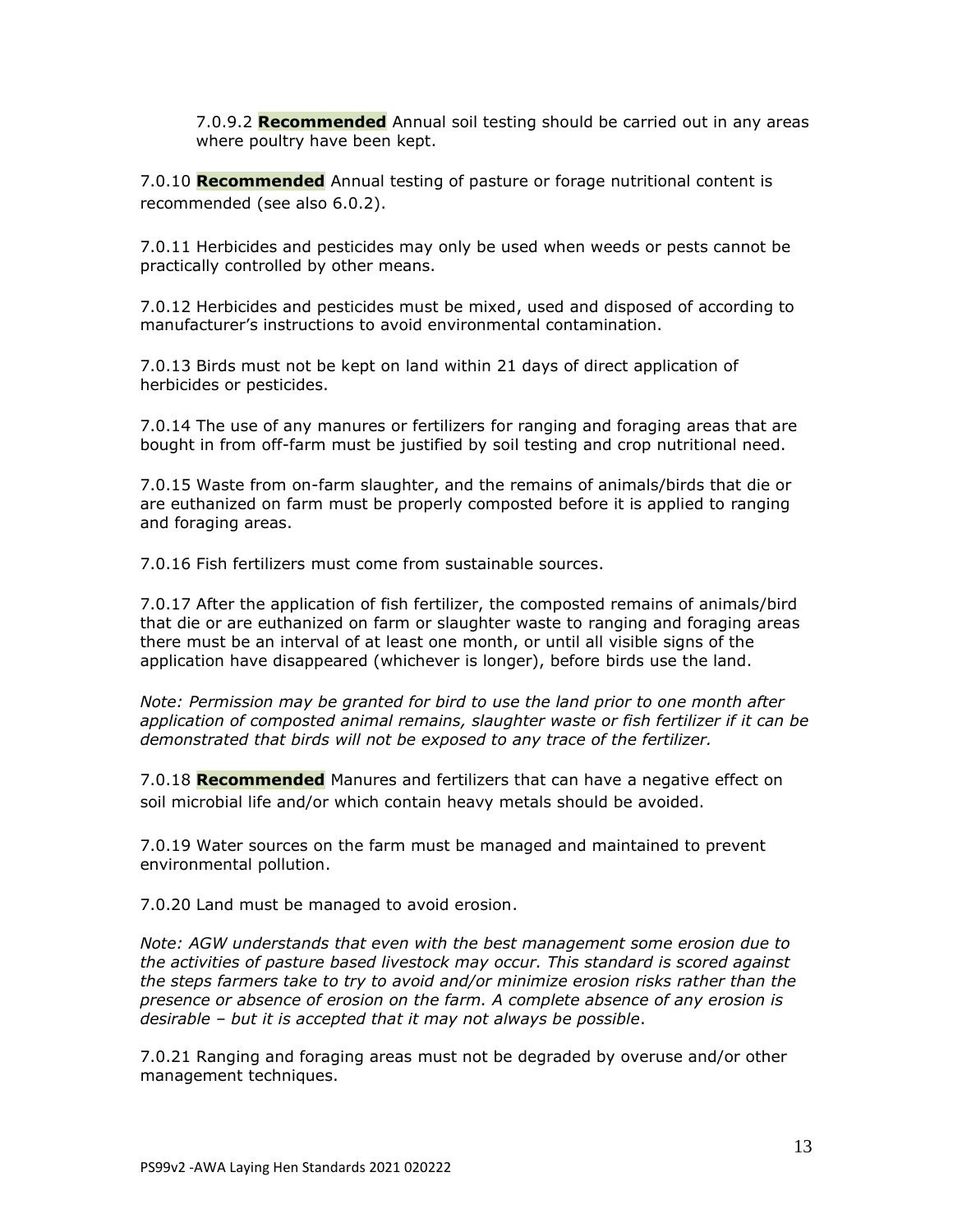7.0.22 Non-point pollution and other local environmental standards must be met.

7.0.23 Ranging and foraging areas on which birds have been out-wintered or that are otherwise worn out or denuded must be restored.

7.0.24 Not allocated.

7.0.25 Spraying neonicotinoids on pasture land owned or managed by the approved farm is prohibited.

7.0.26 **Recommended** Neonicotinoids should not be sprayed on any land owned or managed by the approved farm.

*Note: There is increasing evidence that neonicotinoids not only adversely affect bees, but other wildlife. These products are already prohibited in many countries and AGW will continue to monitor published research on this topic.*

## **7.1 – 7.2 Not Allocated**

### **7.3 Ranging and Foraging Area Access for Poultry**

7.3.1 The activity of the birds must not cause more than 20% of the ranging and foraging area they are kept on being denuded.

7.3.1.1 The ranging and foraging area must be useable and accessible

*Note: Areas are useable and accessible when it is possible for birds to get to them during their normal ranging and foraging activities. Birds may range a long way from their house or roost when there is shelter - either natural or man-made - but will stick close to the house if the area is very open and they feel threatened.*

7.3.2 Birds must have access to land that meets standard 7.3.1 for at least 50% of daylight hours.

7.3.3 Birds must be able to forage and seek nutrition from the range.

7.3.4 Clean drinking water must be continuously available to birds on range.

7.3.5 Birds must be protected from the immediate threat or fear of aerial predators.

7.3.6 Areas of retreat or cover must be available close to the birds and provided in a manner that encourages ranging behavior and ensures maximum use of the ranging and foraging areas available.

*Note: These can be natural (for example: trees, shrubs and cover crops) and/or artificial.* 

7.3.7 The colony or flocks must be moved before the land becomes damaged or contaminated.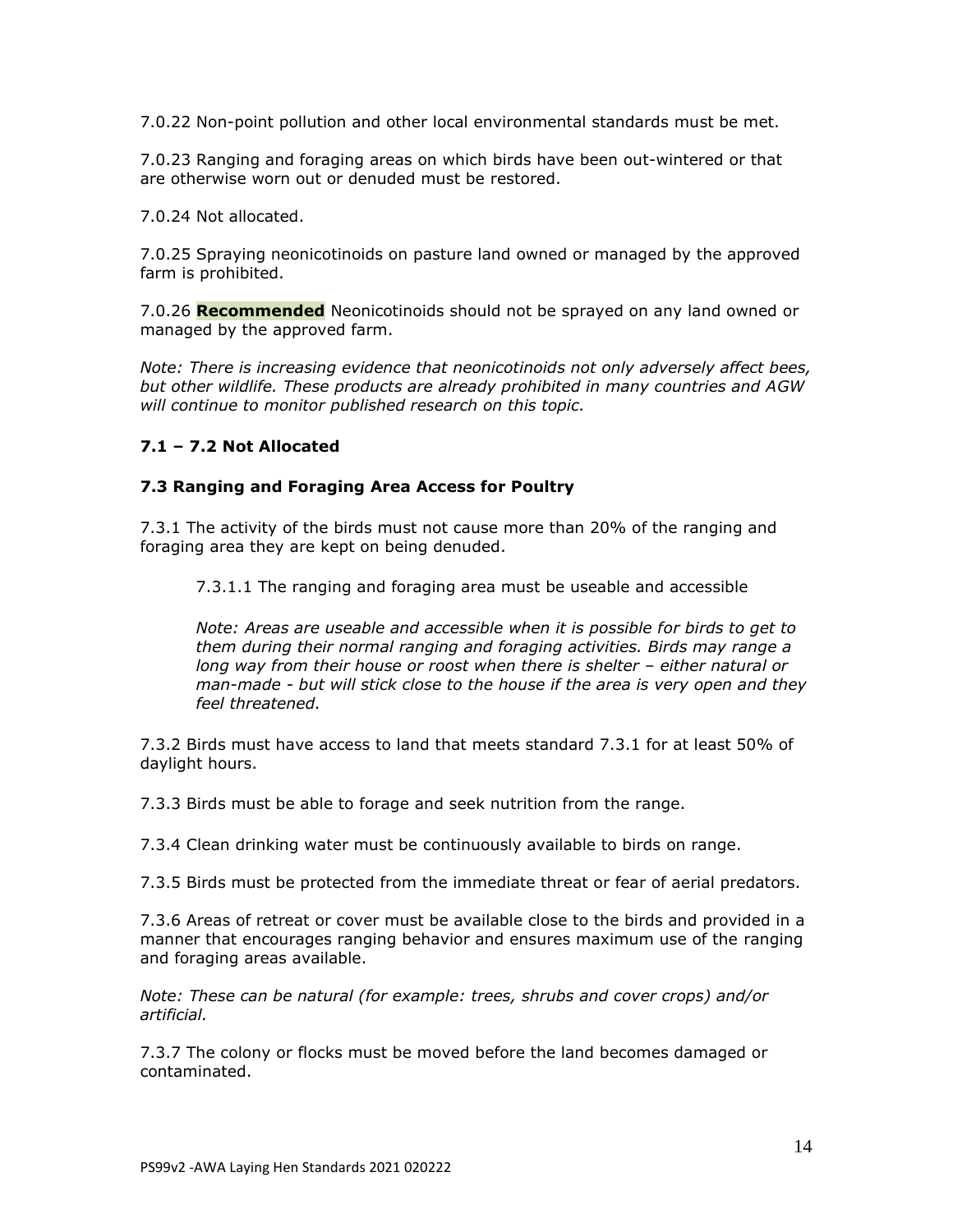7.3.8 Confinement systems, in-house or field-based pens or cages that restrict the birds' natural behaviors, are prohibited.

7.3.9 After the brooding period each bird must have continuous access to at least 4 sq ft (0.37 sq m) range and foraging area (see also 7.0.3).

7.3.10 – 7.3.11 Not allocated.

7.3.12 Birds must have space to fly, run and stretch their wings in pens on ranging and foraging areas.

7.3.13 The minimum pen size on ranging and foraging areas for laying hens must be at least 18 ft by 10 ft.

*Note: For the purposes of this standard a pen is an enclosed area on the ranging and foraging area, usually attached to the poultry house, which allows chickens to range within a defined area.* 

*This standard does not apply to individual hens naturally brooding chicks – see Standard 5.2.2.*

7.3.14 – 7.3.15 Not allocated.

7.3.16 Fully enclosed (covered) pens on ranging and foraging areas may only be used when there is a predator risk that cannot be controlled by other means.

7.3.17 A fully enclosed pen on ranging and foraging areas for hens must be at least 4 ft high.

7.3.18 – 7.3.19 Not allocated.

7.3.20 If pens on ranging and foraging areas are moved in the lifetime of the flock protocols must be in place to ensure no harm comes to birds during the move.

### **7.4 Not Allocated**

#### **7.5 Exclusion from Ranging and Foraging Areas**

For the purposes of these standards AGW defines exclusion from ranging and foraging areas as the following:

- Shutting birds into a house or barn.
- Keeping birds outdoors, outside of the growing season, on a sacrifice pasture/dirt lot (or similar).
- Keeping birds outdoors when ranging and foraging areas are covered to the point that birds cannot access vegetation (e.g. when ranging and foraging areas are snow covered).

Birds who have been properly selected for the specific climate conditions will voluntarily choose to go outdoors in all but the most extreme weather. However when exclusion is in the best interest of the bird the standards in the following section and those in section 8 must be met.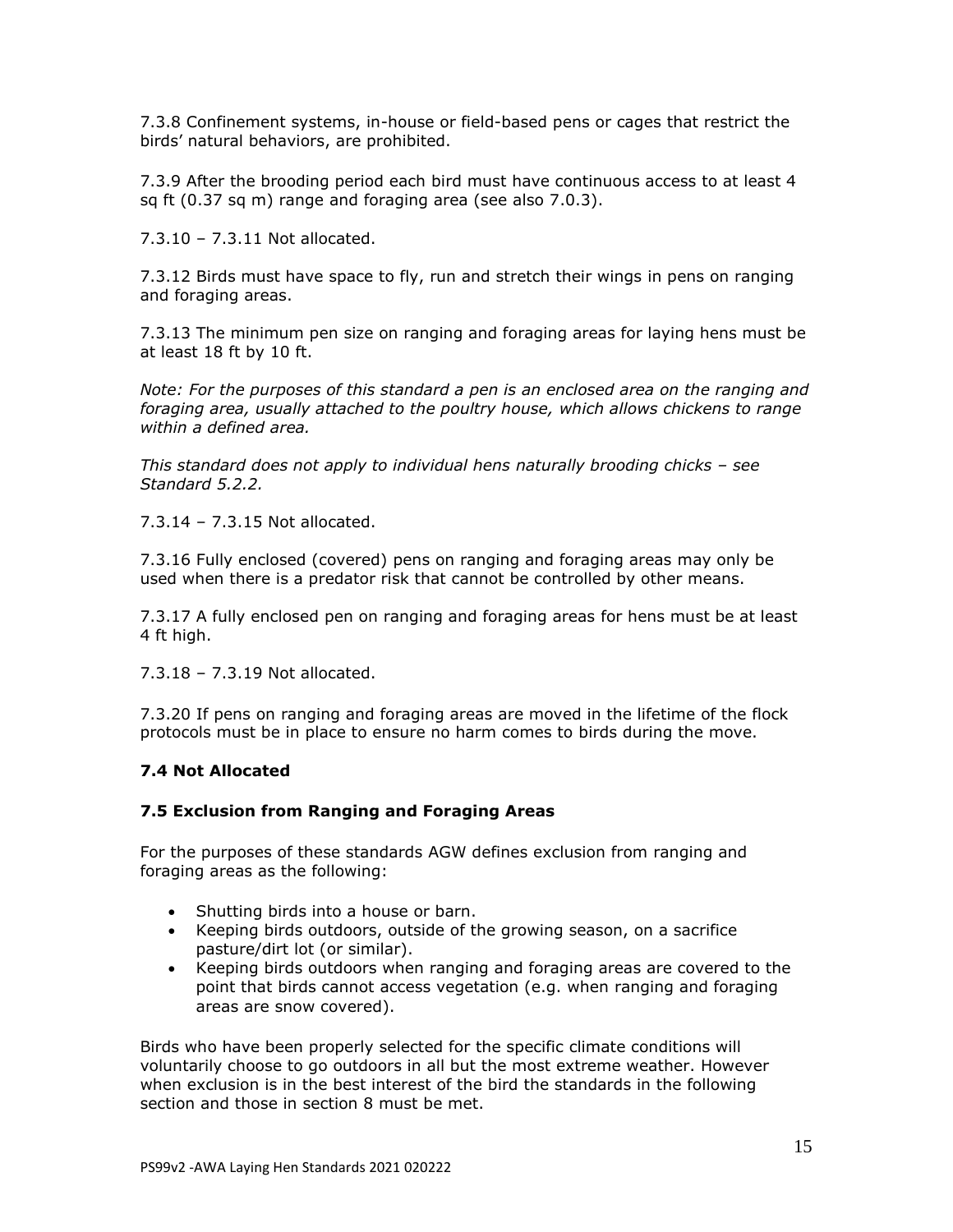7.5.1 Birds may only be removed from ranging and foraging areas and housed when their welfare would otherwise be negatively affected.

*Note: Acceptable reasons for removal from ranging and foraging areas could include the following: extreme weather, emergencies; for example wildfires, overnight removal from ranging and foraging areas for predator protection and allowing a hen to carry out natural brooding.*

7.5.2 If there is planned removal of birds from ranging and foraging areas for any length of time OR in an emergency where removal from ranging and foraging areas exceeds 28 days, the farmer must put into place a written plan for bird management. It must include:

7.5.2.1 Triggers for housing such as temperature, precipitation or soil condition.

7.5.2.2 Space available to each housed bird.

7.5.2.3 Facilities available to house the birds. These must include roosting areas, scratch areas, feeding areas and space to enable birds to fulfill their behavioral needs.

7.5.2.4 Triggers for birds to be returned to ranging and foraging areas.

*Note: It is not acceptable to use a particular date during the year as a trigger for either housing or return to ranging and foraging areas. Triggers should relate to the identified risk to the welfare of the birds under particular climatic or environmental scenarios.*

### **7.6 Exclusion from Ranging and Foraging Areas for Poultry**

7.6.1 Not allocated.

7.6.2 If birds are excluded from daytime access to ranging and foraging areas they must be provided with vegetative material so that they can engage in foraging behavior.

#### **8 HOUSING AND SHELTER**

#### **8.0 General Housing Standards**

8.0.1 Not allocated.

8.0.2 The thermal comfort of poultry must be protected by provision of housing or shelter with natural or mechanical temperature and humidity control as required. The needs of all ages and stages of production and local climatic extremes must be taken into account when planning housing or shelter.

*Note: If the temperature drops below 55F (13C) for more than 7 days in a row, natural shelter is not sufficient to protect bird thermal comfort and man made houses or shelters must be provided.*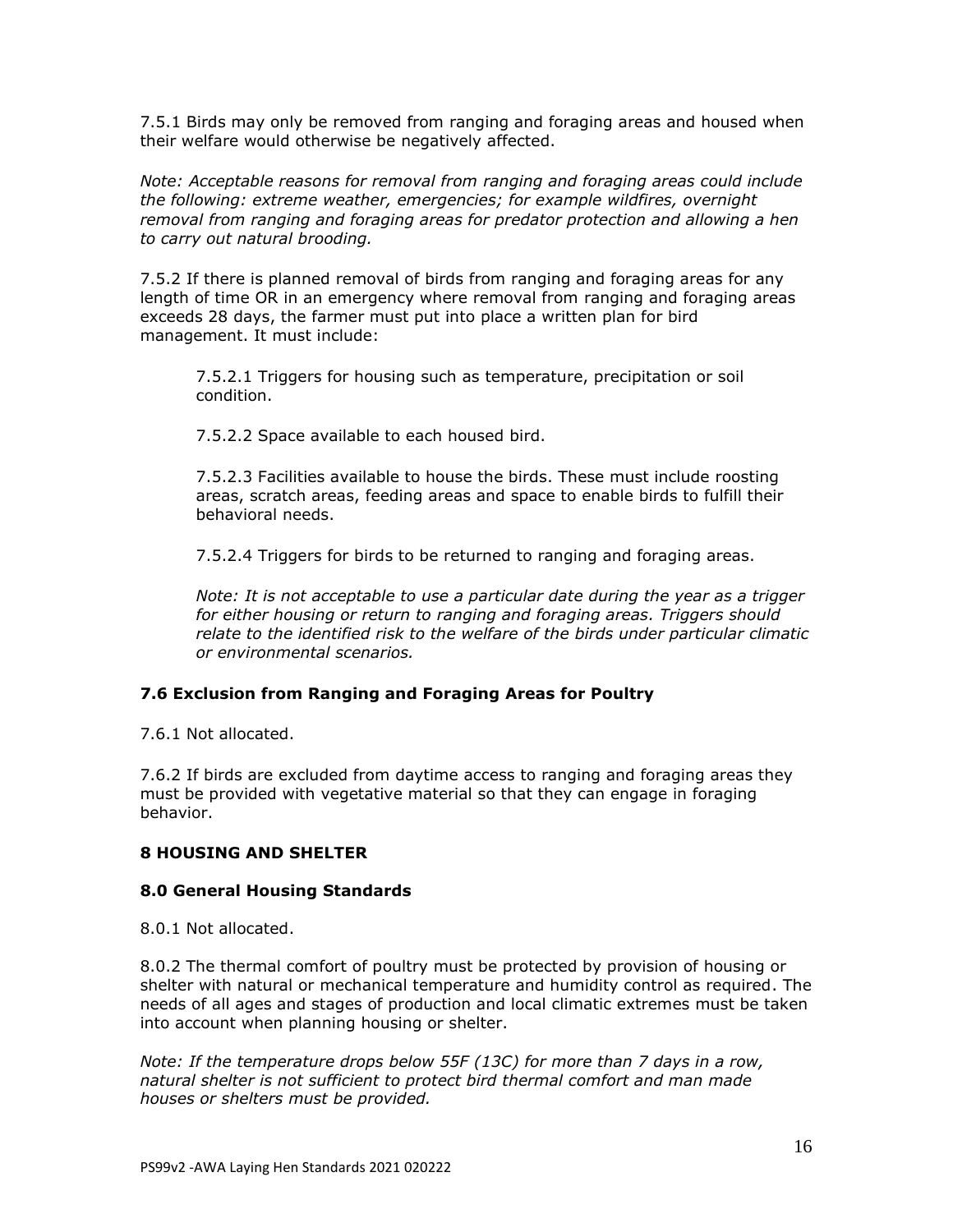8.0.3 In extreme weather there must be a means to feed and water birds in a sheltered environment.

8.0.4 Shelters and housing must be positioned away from areas of run off or potential run off.

8.0.5 Shelters and housing must be well ventilated and allow fresh air to enter.

8.0.6 Shelters and housing must allow natural light to enter.

8.0.7 All housing, huts, arks and other facilities (such as feeders and water troughs) must be designed and maintained in such a way that they do not pose a risk, or inflict injury or damage to the birds.

8.0.8 Birds must not be subjected to dim and/or continuous lighting or kept in permanent darkness.

8.0.9 In the daytime, the birds must always be able to see each other, their food and water sources, as well as their surroundings clearly.

8.0.10 Inspection of birds must be possible at any time day or night.

8.0.11 Use of artificial light must not extend the maximum day-length beyond 16 hours.

8.0.12 When birds are shut into housing or shelter any artificial light must be distributed evenly.

8.0.13 Poultry housing must be kept at an average of at least 20 lux in daylight hours.

8.0.14 Not allocated.

8.0.15 Wire mesh flooring must not damage the birds' feet.

8.0.16 When poultry are excluded from outdoor, vegetated ranging and foraging areas during daylight hours they must continue to have access to a solid floored foraging area.

*Note for poultry: See Standard 8.1.3 for space allowances when birds are excluded from outdoor, vegetated ranging and foraging areas. Existing mesh or slatted flooring areas within the house may be covered to create the equivalent of a solid surface, or birds may be given access to a solid floored foraging area outside the house – for example a winter garden or barn - when conditions do not allow them to be outside on a vegetated ranging and foraging area.*

8.0.17 Birds at all times must have an area available that provides dry footing so they are not forced to stand in mud or manure.

8.0.18 Accommodations must be constructed so that they can be easily and effectively cleaned.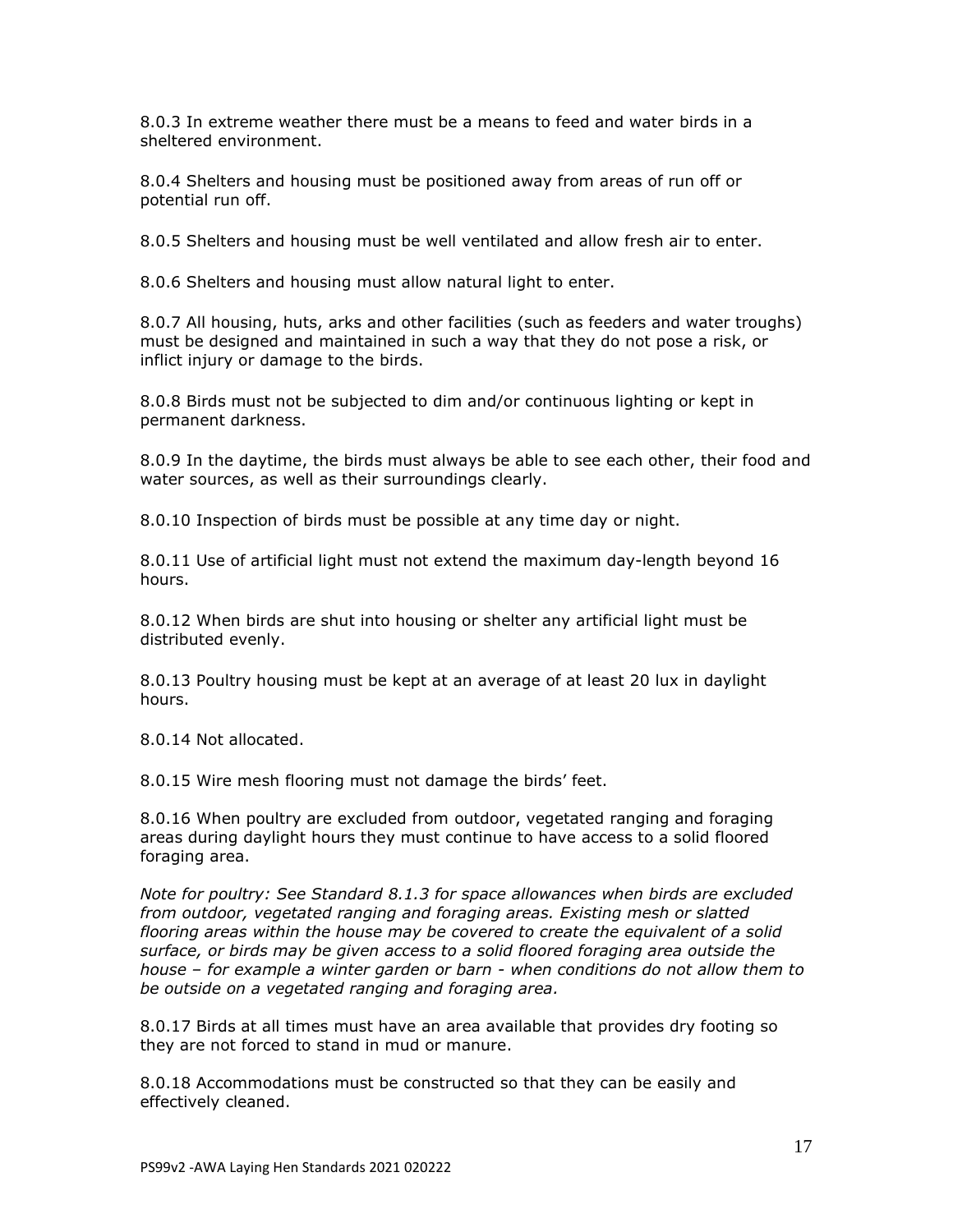8.0.19 Manure must be removed from housing or shelters on a regular basis.

8.0.20 If a house is depopulated, bedding must be removed and the house completely cleaned and left for at least 24 hours before restocking.

8.0.21 Houses must be fully dry before a new flock is introduced.

8.0.22 The house or shelter must be managed to eliminate ammonia, dampness and mold.

*Note: The human nose can detect ammonia at levels of 5ppm upwards. If the farmer can smell ammonia action must be taken to eliminate the source.*

8.0.23 Liquefaction of manure and liquefied manure handling systems are prohibited.

8.0.24 Close confinement in cages, crates or by tethering is prohibited.

8.0.25 Temporary close confinement which may be required for vaccination, weighing, marking or veterinary procedures, is permitted. This must be noted in the farm plan or recorded at the time.

8.0.26 Maintenance and housekeeping routines must be in place to minimize any potential problems from rats or mice.

### **8.1 Space Allowances in Housing and Shelter**

Space allowances for housing and shelter have been set to allow all birds to move around freely and have sufficient space allowing for the behavioral structure of the flock.

8.1.1 – 8.1.2 Not Allocated.

8.1.3 The following space allowances are required in housing or shelter when birds are shut indoors during daylight hours. They do not apply when laying hens are kept in a roost.

A roost contains perches that meet the requirements of standard 8.7.1 and may contain nest boxes; where the birds have free access to the ranging and foraging area from sunrise to sunset and where the thermal comfort of the birds can be maintained – see also Standard 8.0.2 and associated note.

| Type of bird   | Space per bird | Space per bird    |  |
|----------------|----------------|-------------------|--|
| Meat chicken   | $0.67$ sq. ft  | 0.06 sq meters    |  |
| Pullet         | $0.67$ sq ft   | $0.06$ sq meters  |  |
| Laying hen     | $1.8$ sq. ft   | $0.16$ sq. meters |  |
| <b>Breeder</b> | $1.8$ sq. ft   | 0.16 sq. meters   |  |

Chickens – minimum indoor area

Chickens – minimum additional foraging area when birds are excluded from a ranging and foraging area.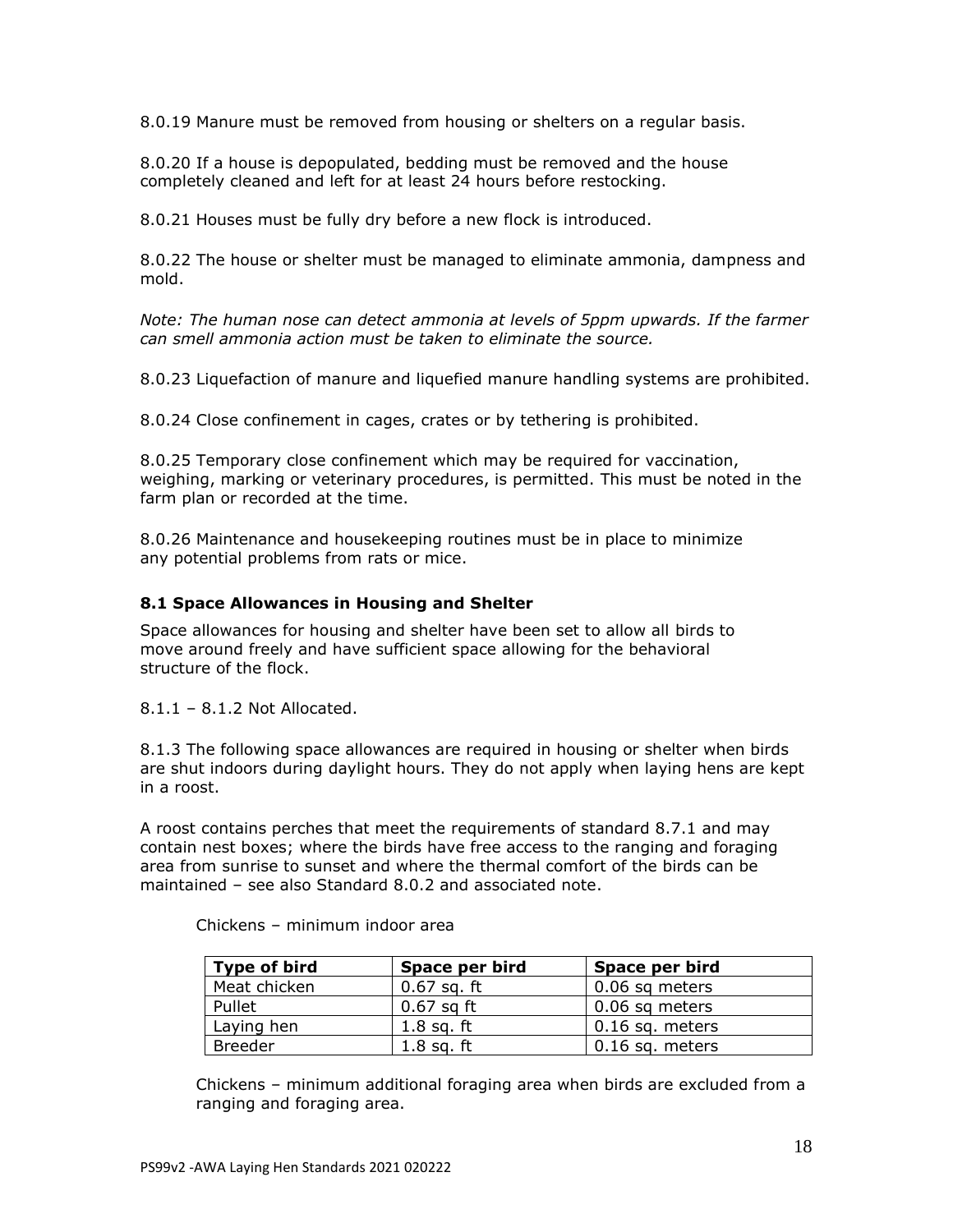| Type of bird   | Space per bird<br>Space per bird |                        |
|----------------|----------------------------------|------------------------|
| Meat chicken   | $2.0$ sq. ft                     | $0.18$ sq meters       |
| Pullet         | $2.0$ sq ft                      | $\vert$ 0.18 sq meters |
| Laying hen     | 4.0 sq. ft                       | 0.37 sq. meters        |
| <b>Breeder</b> | $4.0$ sq. ft                     | 0.37 sq. meters        |

8.1.3.1 **Recommended** Chicks should have access to at least 0.25 sq. ft. (0.02 sq. meters) per bird when first placed in brooders and this space should be increased as the birds grow.

## **8.2 Not Allocated**

### **8.3 Temporary Separation and Hospital Pens**

8.3.1 There must be provision of a safe place for sick or injured birds to recover, free of competition.

8.3.2 If injured birds are separated from the flock they must only be kept apart until such time they can rejoin the group without adversely affecting either the health or welfare of the individual or the flock.

8.3.3 Birds must not be kept in isolation unless briefly required for veterinary procedures or to recover from an illness or injury.

8.3.4 The pen or enclosure for temporarily single-housed birds must meet the space requirements in section 8.1.

8.3.5 **Recommended** Temporarily single-housed birds should have visual and auditory contact with others.

8.3.6 At minimum, pens used for the treatment of sick birds must be cleaned between each use.

# **8.4 Bedding**

8.4.1 In stationary housing, bedding must be available to chickens at all times.

8.4.2 When birds kept in mobile houses are excluded from ranging and foraging areas during daylight hours, bedding must be available to poultry at all times.

*Note: Bedding is not required in stationary or mobile roosts for laying hens where birds are only kept inside at night while perching. For the house or shelter to be considered only as a roost birds must have access to sufficient for all to roost, must*  be let out at first light and have un-obstructive access to the foraging area during *daylight hours.*

8.4.3 Housing and shelter must be kept dry.

8.4.4 Bedding must be clean, dry, mold-free and replenished as needed.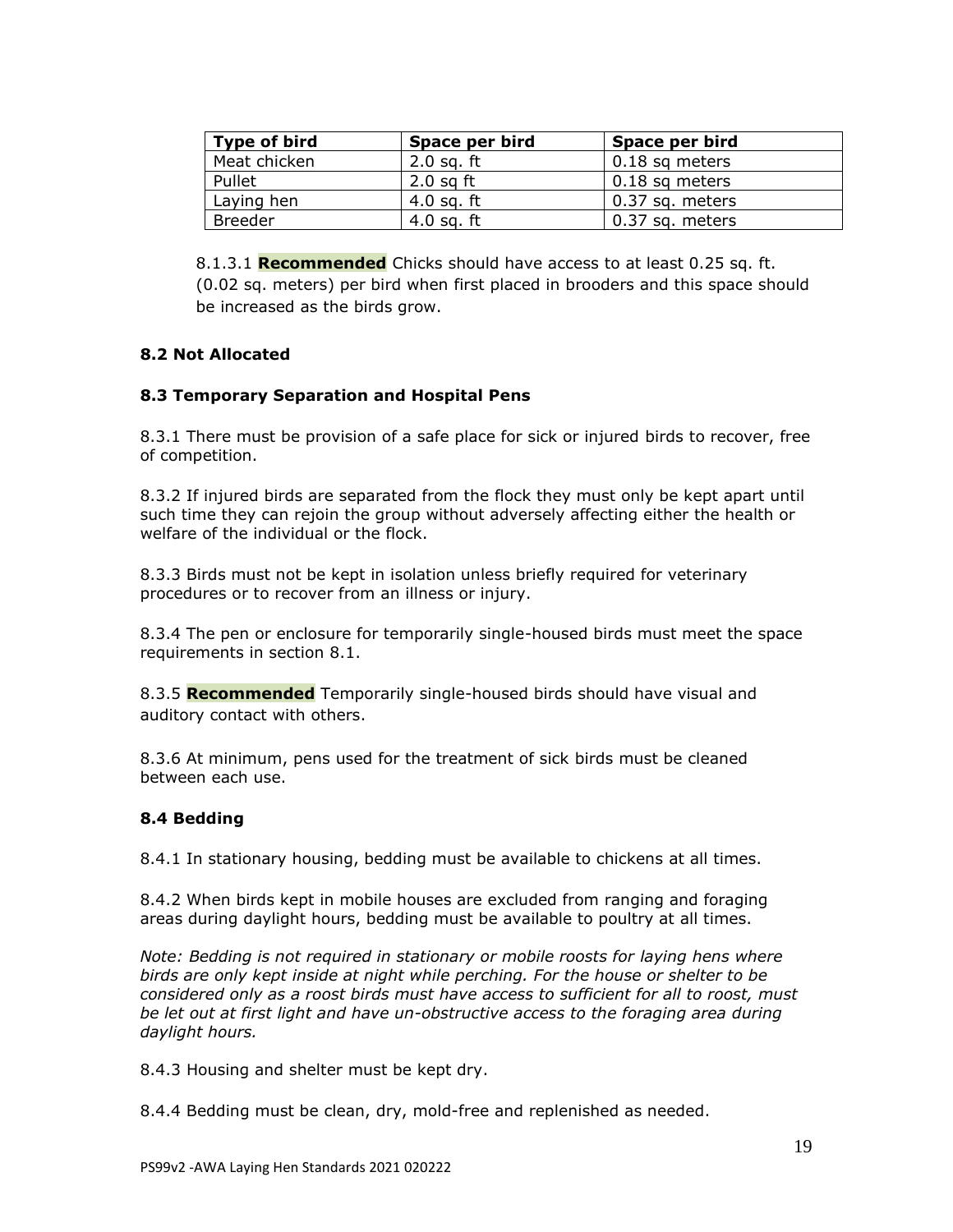8.4.5 Bedding must not cause discomfort or harm to the birds.

8.4.6 Not allocated.

8.4.7 Bedding from timber-based products sourced from chemically treated wood is prohibited.

8.4.8 Not allocated.

8.4.9 In cold temperatures heat must be provided as necessary to keep birds comfortable.

#### **8.5 Not Allocated.**

#### **8.6 Poultry Housing - General**

8.6.1 Houses for poultry must be at least 4 ft. high.

*Note: This standard does not apply when birds always have free access in and out of the house.*

8.6.2 Birds must be able to exhibit their normal physical and social behaviors including self-isolation.

8.6.3 All poultry must have access to areas of retreat both in the house and out on range.

### **8.7 Poultry Housing - Perches**

8.7.1 Once in lay, chicken breeder flocks and laying hens must have access to 7 in (18 cm) aerial perch per bird.

8.7.2 – 8.7.3 Not allocated.

8.7.4 Training perches must be provided to pullets by the time they are 10 days old through to point of lay.

8.7.4.1 **Recommended** Pullets should have at least 1 inch per bird aerial perch space.

8.7.4.2 **Recommended** To encourage use, low perches around 6 to 8 inches high should be provided for pullets aged from 10 days to 4 weeks.

8.7.4.3 **Recommended** Perches provided for pullets aged from 4 weeks through to point of lay or placement in the laying house should meet the same requirements as for laying hens (see also standard 8.7.6).

8.7.5 Perches for pullets, layers and breeders must be built in such a way that the birds can securely grip the perch, be non-slip and have no sharp edges.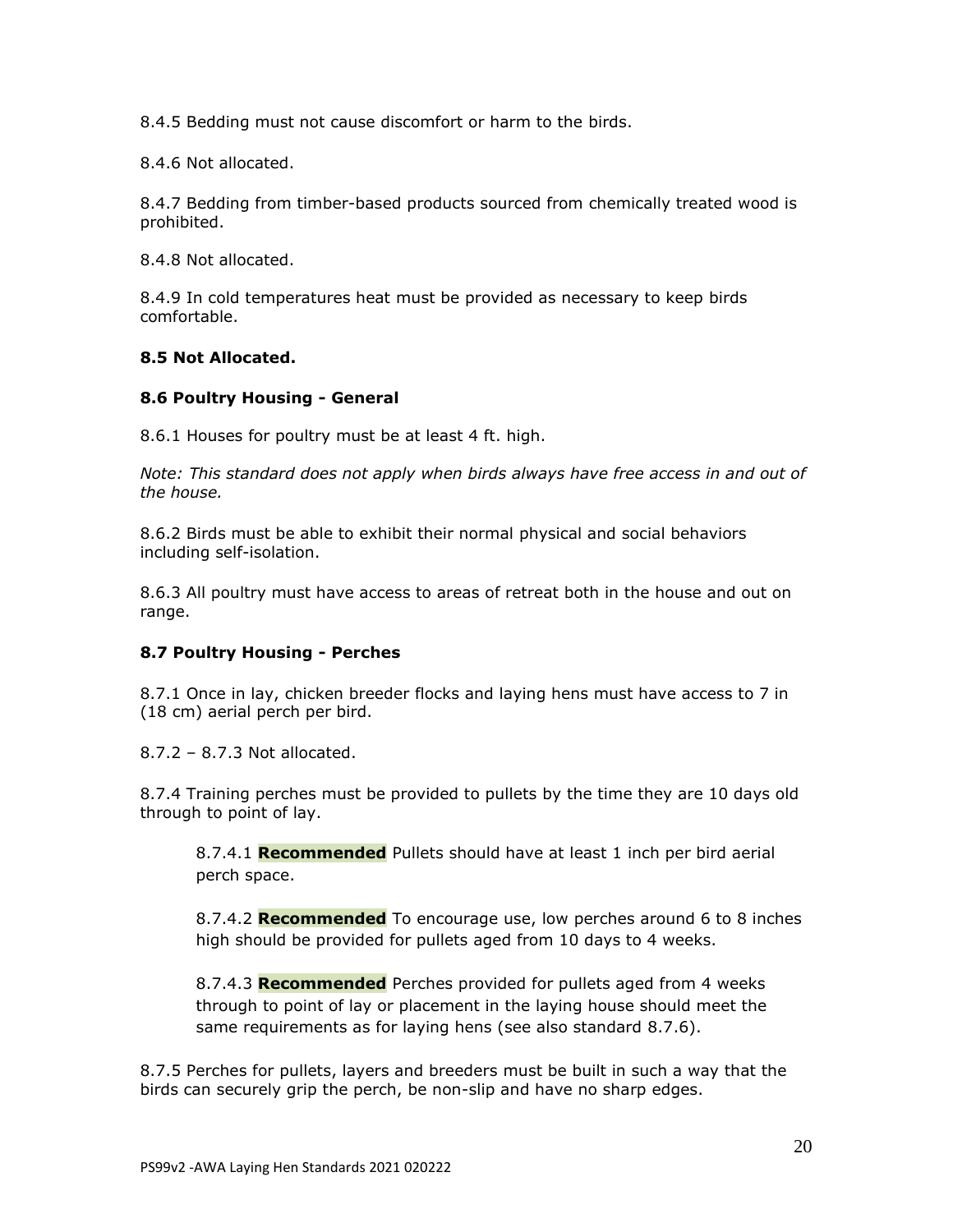8.7.6 Perches must be at least 12" off the floor; 18" apart vertically in ladder perches; 12" apart vertically in A frame or diagonal perches; 12" apart horizontally and at least 8" from a wall.

8.7.6.1 **Recommended** Perches should be rounded with a flat top.

## **8.8 Poultry Housing - Nest Boxes**

8.8.1 Laying and breeding birds must have access to nest boxes.

8.8.2 Laying hens must have at least one individual nest box for every five birds.

8.8.3 Where communal nests are used there must be at least 20 sq. inches per laying hen.

8.8.4 Not allocated.

8.8.5 Laying birds may only be excluded from nest boxes during the nighttime perching period.

8.8.6 Nest boxes must be in a dark and secluded area.

8.8.7 Each nest box must allow the bird to perch and alight.

8.8.8 Not allocated.

8.8.9 Nest boxes must be weatherproof.

8.8.10 Nest boxes must be dry with friable and manipulable nesting material.

8.8.11 Nest boxes must be in an area that provides ventilation.

### **8.9 Entries/Exits from the House to the Ranging and Foraging Area**

8.9.1 Structures and outdoor areas must encourage birds to go outside in the hours of daylight.

8.9.2 In order to allow birds free access to the ranging and foraging area, if there are more than 75 birds in the flock there must be either more than one entry and exit open at any time or a single entry or exit that is double the minimum width described in standard 8.9.3

8.9.3 The minimum width for any entry or exit is 18 inches.

8.9.4 Chickens must have access to entries and exits whose combined width adds up to at least a quarter of an inch per bird.

*Note: A flock of 75 birds or less must have access to at least one entry/exit door that is at least 18 inches wide. A flock of 75 to 140 birds must have access to two entry/exit doors that are each 18 inches wide or a single door that is at least double the minimum width required by 8.9.3. A flock of more than 140 birds must have at*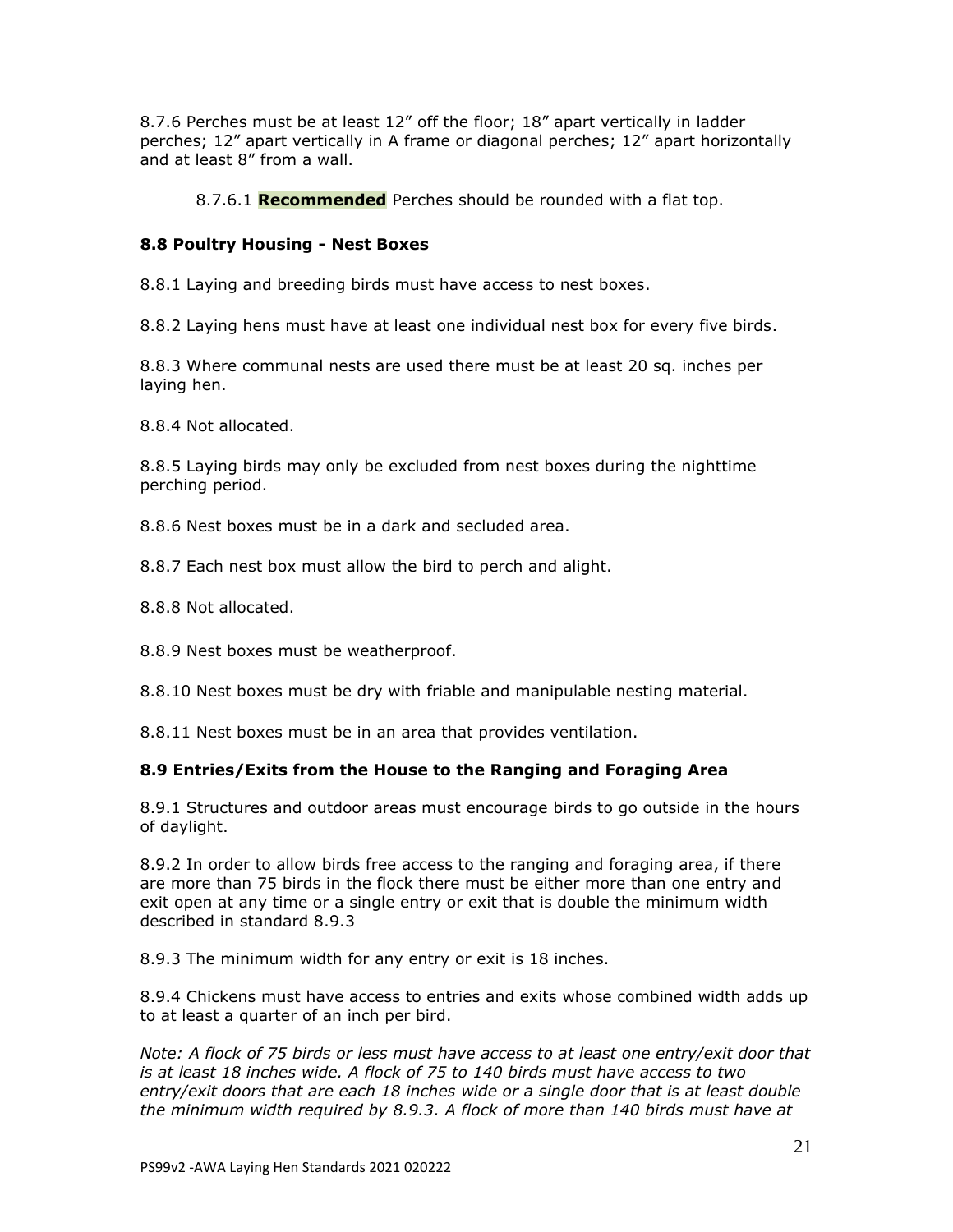*least two doors whose combined width adds up to at least quarter of an inch per bird; for example a 200 bird flock must have at least two doorways that add up to at least 50 inches in width.*

8.9.5 – 8.9.7 Not allocated.

8.9.8 Openings must be large enough to allow at least two birds to pass without touching.

8.9.9 The height of any entry or exit must be at least one inch more than the height of the tallest bird in the flock when the bird is upright.

8.9.10 There must be no obstructions that would prevent birds from seeing the exits.

### **9 REMOVAL OF BIRDS FROM THE APPROVED FARM**

#### **9.0 Removal of Birds from the Approved Farm – General Standards**

These standards only apply to birds that the approved farmer retains ownership of when they are moved off the approved farm.

9.0.1 When AWA livestock are removed from the approved farm they must be kept to AWA standards until such time they leave the ownership of the approved farm or farmer.

9.0.2 There must be a separate and specific plan for maintaining bird health and welfare, transport, biosecurity and continued compliance with the AWA standards while birds are removed from the approved farm.

### **9.1 Temporary Removal of Approved Birds from the Approved Farm**

9.1.1 AWA livestock will only retain their status when temporarily removed from the approved farm for the following reasons:

9.1.1.1 – 9.1.1.2 Not allocated.

9.1.1.3 Movement of birds in an emergency.

9.1.1.4 Movement of birds prepared for showing.

9.1.1.5 Movement of birds for up to 24 hours for routine management practices.

9.1.2 Poultry taken to shows do not have to meet ranging and foraging area access standards as long as they are only off the approved farm for a maximum of 72 hours.

9.1.3 – 9.1.4 Not allocated.

9.1.5 Showing birds must be conditioned to handling and human contact before movement to a show can be permitted.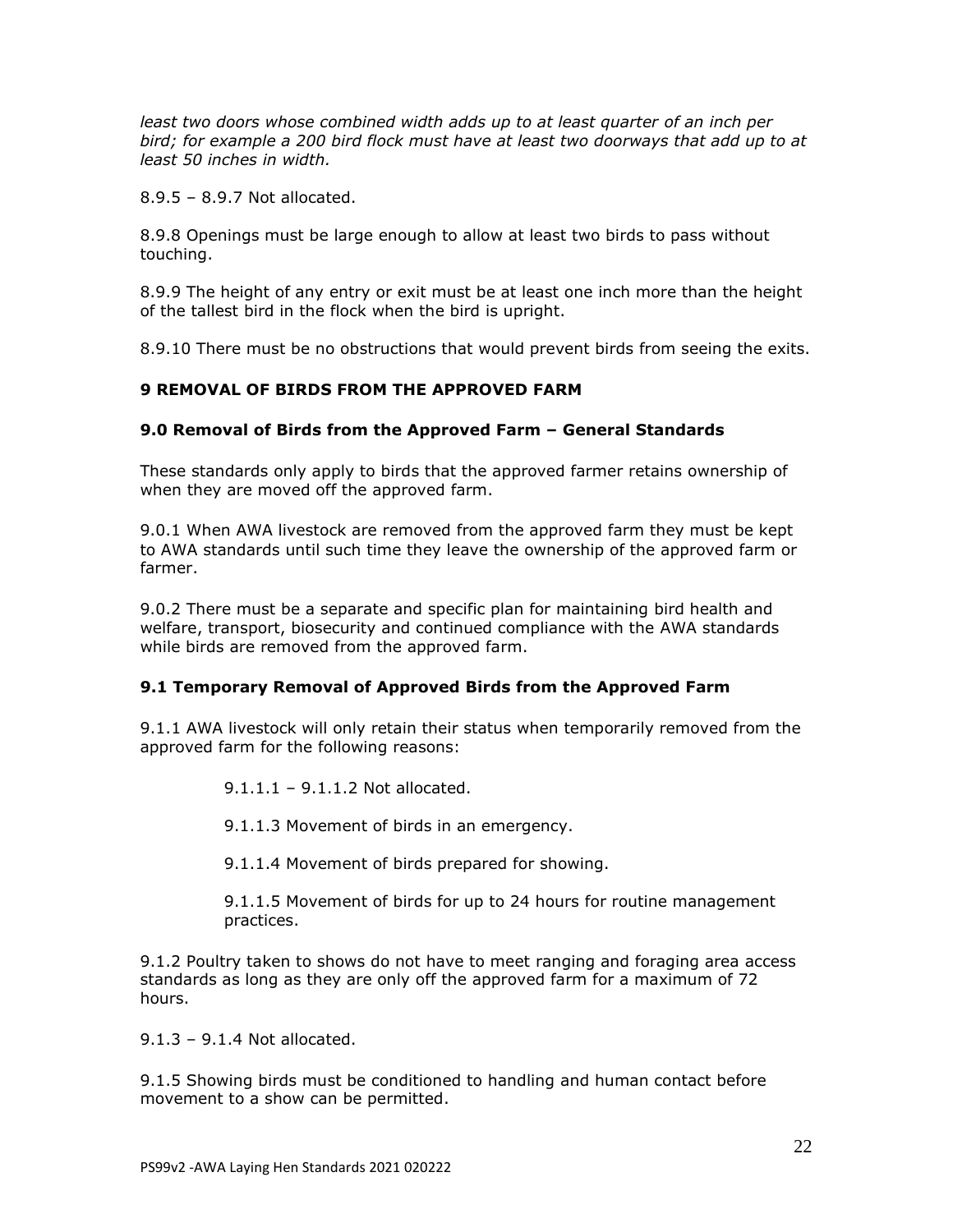### **10 PREDATORS AND RODENTS**

#### **10.0 Protection from Predators**

10.0.1 All birds must be protected from predators.

10.0.2 If livestock guardian dogs are used their management must meet the AWA guidelines for guardian or herding canine management.

10.0.3 If other guardian animals are used they must be suitable for guardian duties.

10.0.4 Guardian animals must be chosen with consideration of their ability to thrive in the prevailing climatic conditions of the farm, in pasture-based, free range, outdoor systems.

10.0.5 In the event that exclusion is unsuccessful and predation remains an issue, live trapping may be used.

10.0.6 Live traps must be checked twice daily.

10.0.7 All other forms of traps are prohibited.

10.0.8 All snares and leghold traps are prohibited.

10.0.9 The use of poisons against predators is prohibited.

10.0.10 If live trapping is not possible or is not successful then as a last resort lethal control of specific animals may be carried out when these are causing an immediate threat to farm livestock.

10.0.11 If there is a continuous threat from predators that cannot be managed by live trapping advice must be sought from AGW regarding a control program.

10.0.12 Lethal control/euthanasia of predators must result in instantaneous irreversible unconsciousness and death.

10.0.13 If a predatory animal has been euthanized to protect the birds on the farm, there must be records kept of the species in question, number of animals, and euthanasia method.

### **10.1 Control of Rats and Mice**

10.1.1 Glue boards for the control of rats and mice are prohibited.

10.1.2 Licensed rodenticides placed such that non-target species have no access to them may be used for the control of rats or mice.

10.1.3 Lethal control/euthanasia of live trapped rodents must result in instantaneous irreversible unconsciousness and death.

### **11 RECORDS AND RECORD-KEEPING**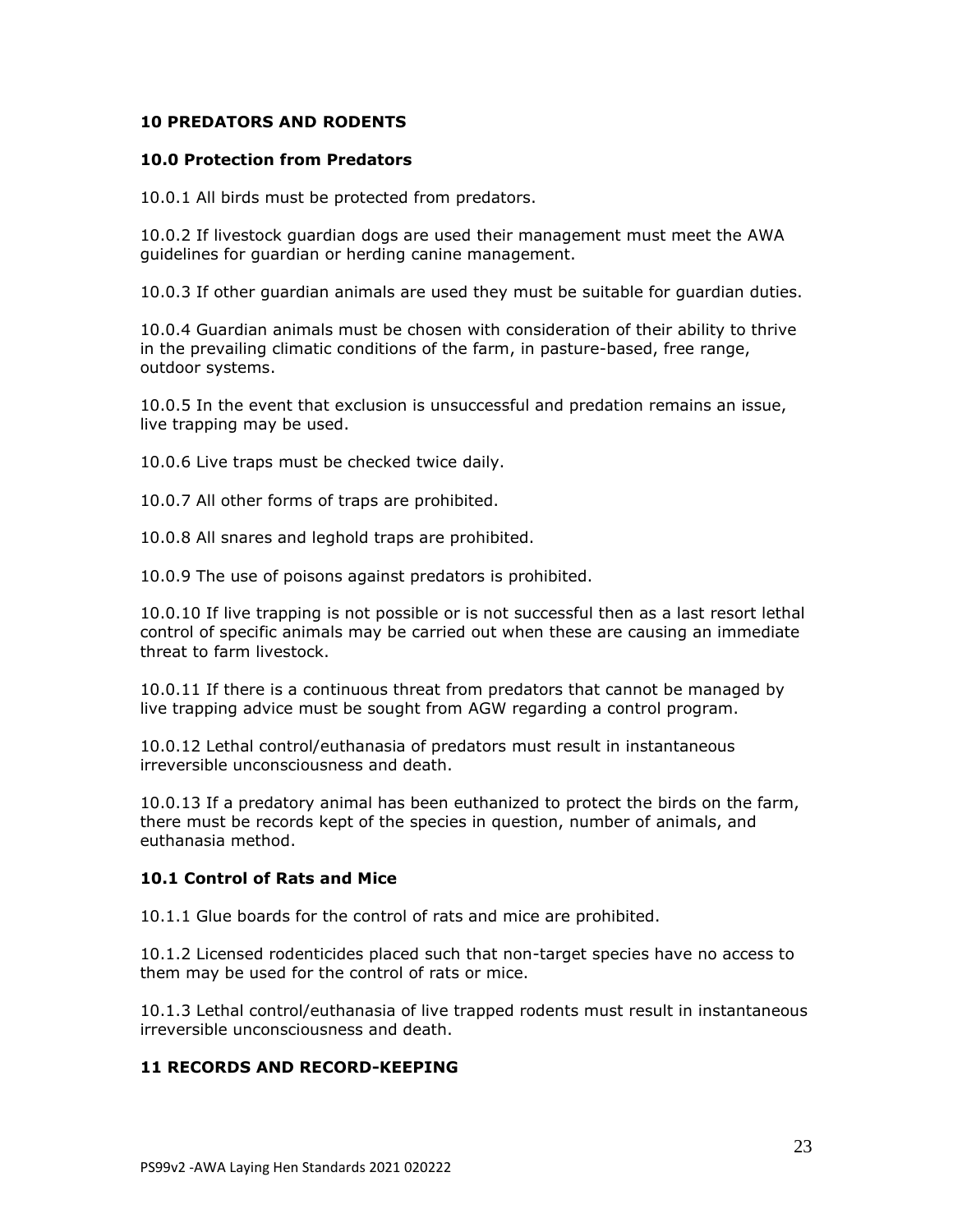This section lists the records and plans that must be maintained on farm and the sections where they can be found. All records and plans must be in a physical form that can be shown to the AGW auditor. Verbal plans and records are not acceptable.

*Note: For new farmers entering the program a period of 12 months will be provided to put the program plans and records in place. Please contact AGW if you require assistance. AGW also provides templates for plans and records.*

## **11.0 Written Records**

11.0.1 Each farm must maintain, and provide the auditor access to, records to demonstrate compliance with AWA standards.

11.0.2 Records must be kept of the purchase, sale or transfer of AWA birds and products (e.g. eggs, meat etc).

11.0.3 Records must be kept of mortalities and culls including the cause for these where known.

### **11.1 Written Plans**

AGW requires the following written plans in addition to the emergency plan detailed in this section. See the relevant standard number for more information:

- Health plan; standard 3.0.4
- Ranging and foraging area management plan; standard 7.0.8
- Transport plan; standard 13.0.1

11.1.1 A plan to care for or house birds in emergency situations must be prepared and be understood by all of those working on the farm.

11.1.1.1 The plan must consider the welfare of the birds during a fire. In shelters or housing with restricted access (a single door or doorways), a fire plan must be established with escape routes to the outdoors, available from the interior of the shelter, to allow all birds to be evacuated quickly. In shelters or housing with restricted access, a method to extinguish the fire (fire extinguisher, water source) must be readily accessed. Birds must be kept from direct access to electrical wiring and heat sources as a fire prevention measure.

11.1.1.2 The plan must ensure welfare of the birds is maintained in any potential climatic extreme such as floods, snow storms, or drought.

11.1.1.3 The plan must ensure welfare of the birds is maintained during any potential disruption of services or mechanical breakdown, such as water supply cutoff and breakdown of feeding or ventilation machinery.

11.1.1.4 The plan must ensure the welfare of birds is maintained during transport to include actions to be taken in the event of an accident or vehicle breakdown.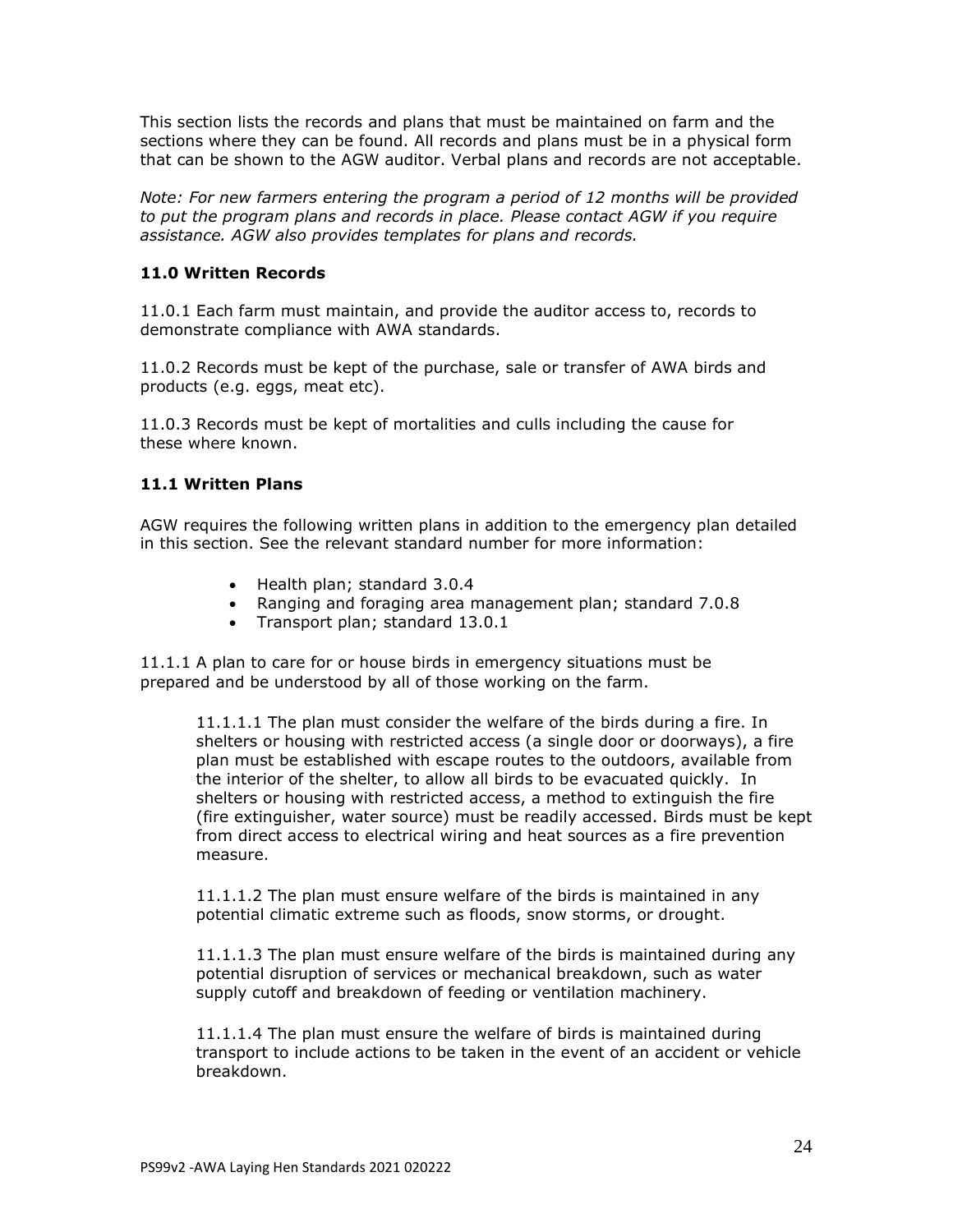11.1.2 **Recommended** All plans for bird management should be reviewed at least annually or whenever changes to farm management practices occur, whichever is most frequent.

*Note: This standard applies to the health plan (standard 3.0.4); ranging and foraging area management plan (standard 7.0.8); emergency plan (standard 11.1.1) and transport plan (standard 13.0.1).*

## **12 HANDLING**

## **12.0 Not Allocated**

## **12.1 Handling Poultry**

For some egg laying operations handling of birds will be the exception. However handling of birds must always be carried out with care whether it is of individual birds for examination or groups of birds for flock disposal at end of lay.

12.1.1 Abuse or maltreatment of birds is prohibited.

12.1.2 Planned catching (for example to take birds to slaughter) must be carried out in dusk or darkness.

*Note: Individual birds may be caught in daylight for required treatments or inspections.*

12.1.3 All hens must be caught and carried round the body or by both legs. Single leg catching of hens is prohibited.

12.1.4 Not allocated.

12.1.5 Birds must be caught with a minimum of chasing.

12.1.6 Handling and catching must only be done by competent persons.

12.1.7 Hired catching teams must have completed training on humane methods of handling.

12.1.8 In the event a bird suffers accidental injury during catching, they must receive individual treatment to minimize pain and suffering immediately.

12.1.9 Sick, injured and/or suffering birds discovered during the catching process who are not expected to recover must be euthanized.

12.1.10 Birds must not be used for sport.

### **13 TRANSPORT**

### **13.0 Transport - General Standards**

This section applies to all transport of birds including to slaughter, around the farm, between farms or delivery to farm.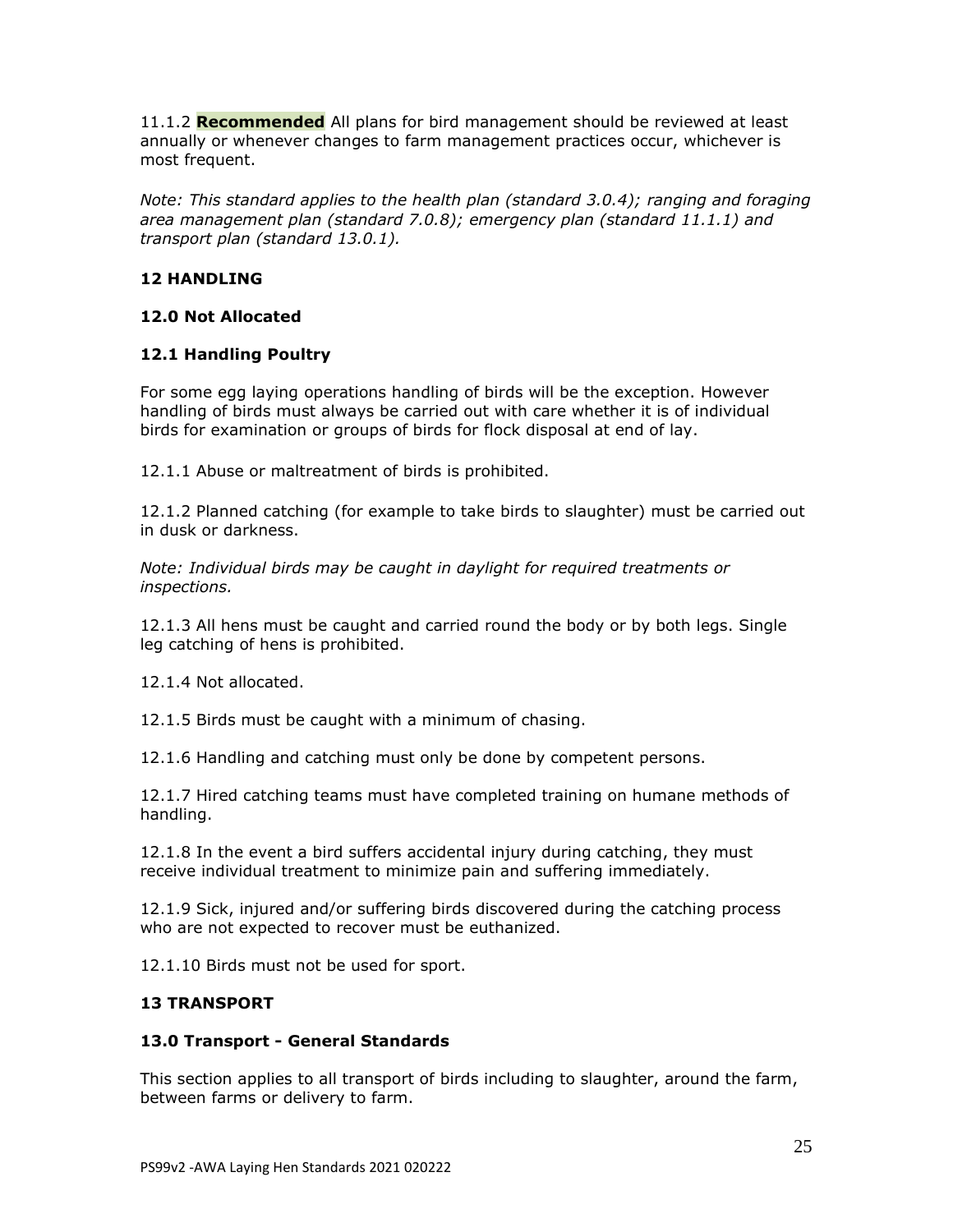13.0.1 A plan must exist to ensure that welfare of the birds is maintained during transport. The plan must include:

13.0.1.1 Transport of birds to the farm.

13.0.1.2 Transport of birds around the farm (including moving poultry houses during the lifetime of the birds).

13.0.1.3 Transport of birds off the farm to other farms, to receive veterinary attention or to slaughter.

*Note: See Standard 11.1.2 for recommendations on review/update of plans.*

13.0.2 All birds must be healthy, ambulatory and uninjured to be transported unless they are being transported to receive veterinary treatment.

13.0.3 The person transporting the birds must ensure they are transported without delay to their destination.

13.0.4 A competent individual must take responsibility for ensuring that birds do not suffer any injury or distress at any point immediately before, during and after transport.

13.0.5 All subcontractors, handlers and truckers must adhere to AWA standards.

13.0.6 If delays during transport or unloading upon arrival at destination are anticipated, loading and transport must not commence until those complications are resolved.

13.0.7 During transport, all birds must be protected from harm and thermal stress.

13.0.8 In the event that any birds suffer injury or distress during transport they must be treated or euthanized as soon as practically possible.

13.0.9 Ventilation must be provided that allows the birds to breathe fresh air while on the transport vehicle.

*Note: When transporting birds in crates particular attention must be paid to ventilation passages between crates.*

13.0.10 Overcrowding during transport is prohibited. The following space allowances in transport are required:

In poultry transport crates:

Chickens:7lbs (3kg) per cubic foot (0.028 cubic meters)

In trailers (when the birds are loose in the trailer)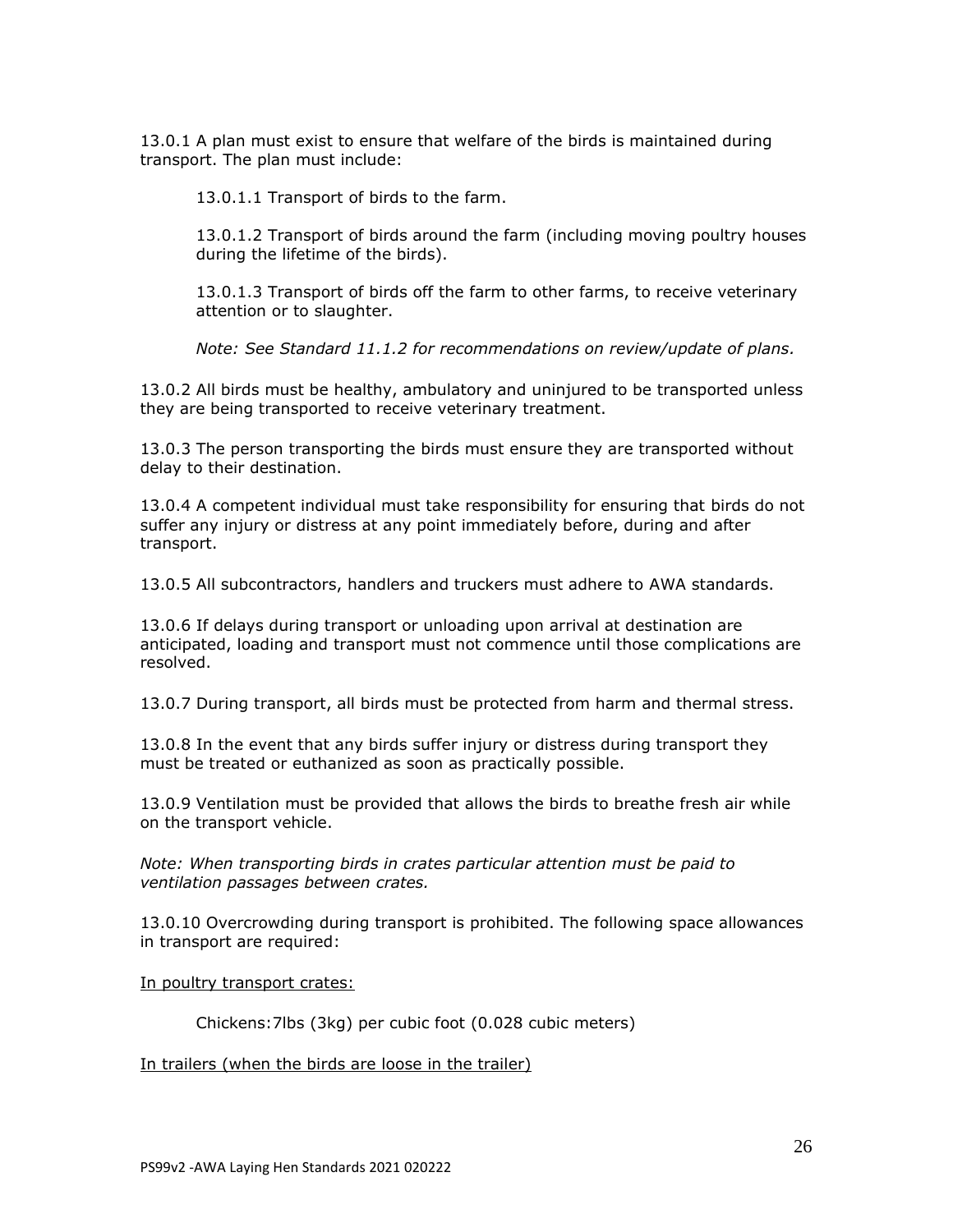| Weight<br>(lbs) | Weight<br>(kg) | Space per bird<br>(sq. ft) | Space per bird<br>(sq. m) |
|-----------------|----------------|----------------------------|---------------------------|
| < 3.5           | <1.6           | 0.34                       | 0.032                     |
| $3.5 - 6.6$     | $1.6 - 3.0$    | 0.52                       | 0.048                     |
| $6.6 - 11.0$    | $3.0 - 5.0$    | 0.62                       | 0.057                     |
| 11.0-16.5       | $5.0 - 7.5$    | 0.84                       | 0.079                     |

13.0.11 The transportation vehicle must be thoroughly cleaned and dried prior to loading.

13.0.12 All birds must have continuous access to water until the point of loading.

## **13.1 – 13.2 Not Allocated**

## **13.3 Transport of Poultry**

13.3.1 The vehicle transporting the birds must be capable of providing protection from high wind currents or rain and snow.

13.3.2 **Recommended** Transport after dark is recommended as it helps keep the birds calm and quiet.

13.3.3 Birds destined for slaughter may be crated overnight provided that they have adequate ventilation, are not overcrowded, and are transported to their final destination within three hours of dawn.

13.3.4 Feed must not be withdrawn for more than eight hours before slaughter.

*Note: If birds are crated overnight and go directly to slaughter in the morning, feed withdrawal may exceed eight hours.*

13.3.5 Transport to slaughter must not exceed four hours.

*Note: A derogation may be granted if an approved slaughter plant is not available within 4 hours travel from the farm.*

### **13.4 Transport of Chicks**

13.4.1 Young birds must be transported in chick boxes designed for the purpose.

13.4.2 Boxes must have non-slip pads on the bottom.

13.4.3 The number of day-old birds must be put in boxes according to box count.

13.4.4 Delivery containers must not cause crowding or packed conditions for young birds.

13.4.5 Chick boxes must not be stacked on one another unless specifically designed for the purpose. When stacking boxes, care must be taken to ensure that air flow to the young birds is not restricted.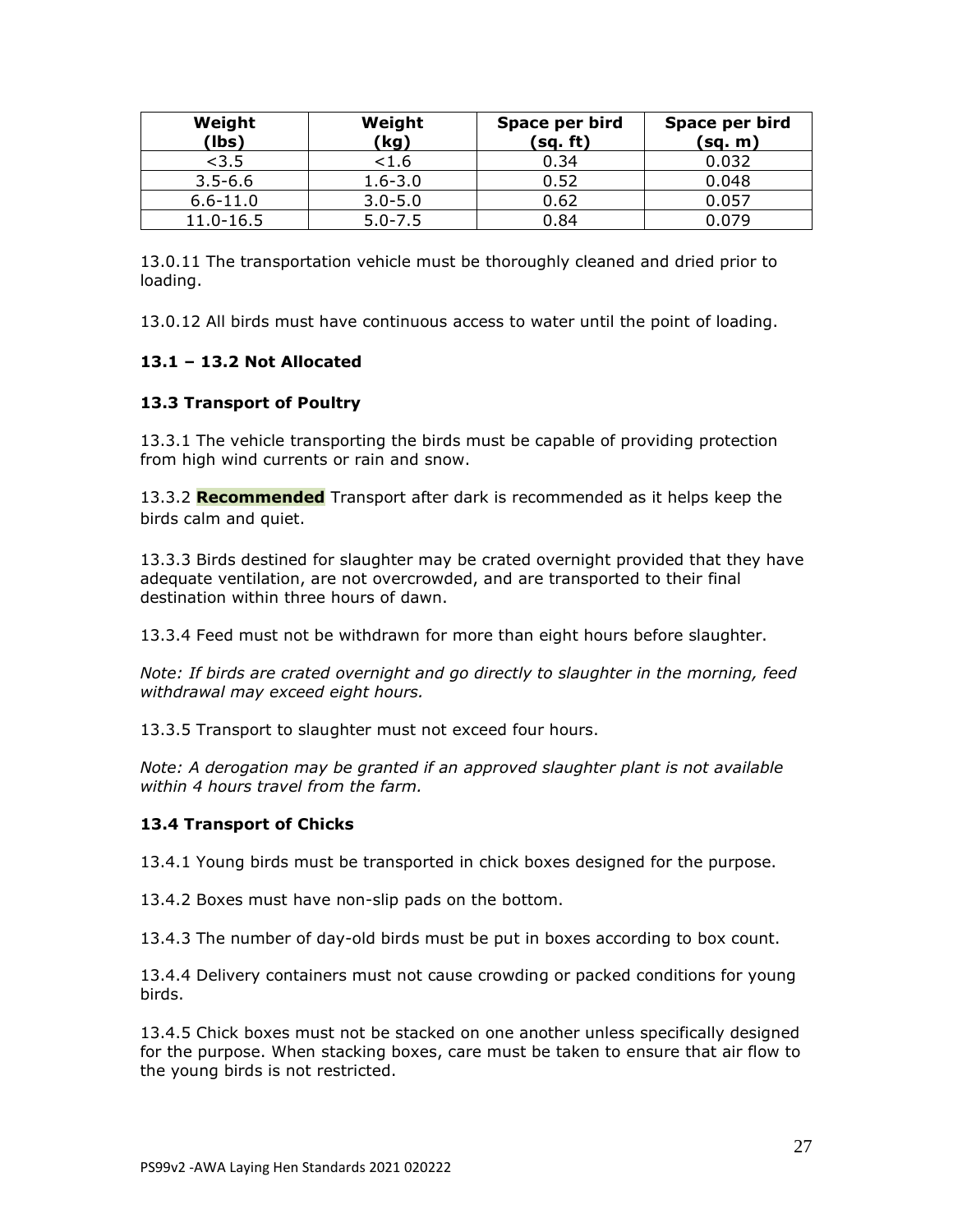13.4.6 Live day old birds must only be transported in temperature controlled vehicles.

13.4.7 A Record of Movement Form must be completed for each delivery of birds.

*Note: The Record of Movement Form can be downloaded from the AGW website or contact AGW for further assistance.*

13.4.8 If birds are to be delivered to a local collection point, the farm must contact the collection point in advance of birds being dispatched to ensure the collection point knows live birds will be delivered and has a means to contact the farm as soon as this happens.

*Note: Collection points may include local farms, farm stores, local post offices or other businesses.*

13.4.9 The number of chicks that are dead on arrival and/or injured or in poor condition must be recorded for each delivery.

13.4.10 If the dead on arrival figure exceeds 3% for two consecutive deliveries in a 12 month period AGW must be informed.

## **13.5 Transport Containers for Poultry**

Some laying hen operations will not transport birds after they have arrived on farm as day-old chicks. However, whenever containers are used they must meet the standards below.

13.5.1 Birds must be transported in containers of a suitable type for their age and size.

*Note: Only newly hatched chicks may be transported in chick boxes.*

13.5.2 Transport containers must be capable of being cleaned and disinfected.

13.5.3 The containers and vehicles in which birds are transported must be thoroughly cleaned, disinfected and dried between uses.

13.5.4 Containers must be designed to allow birds to be easily loaded and unloaded.

13.5.5 The use of thin wire transport cages is prohibited.

13.5.6 When poultry crates are used they must be designed so that the birds can sit comfortably next to each other, but not stand.

*Note: This limited space helps the birds stay calm and avoid harming themselves or distressing others by banging into the surrounding walls.* 

13.5.7 Transport containers must be capable of providing the birds with adequate fresh air and protection from inclement weather.

13.5.8 Transport containers must allow for inspection of the birds.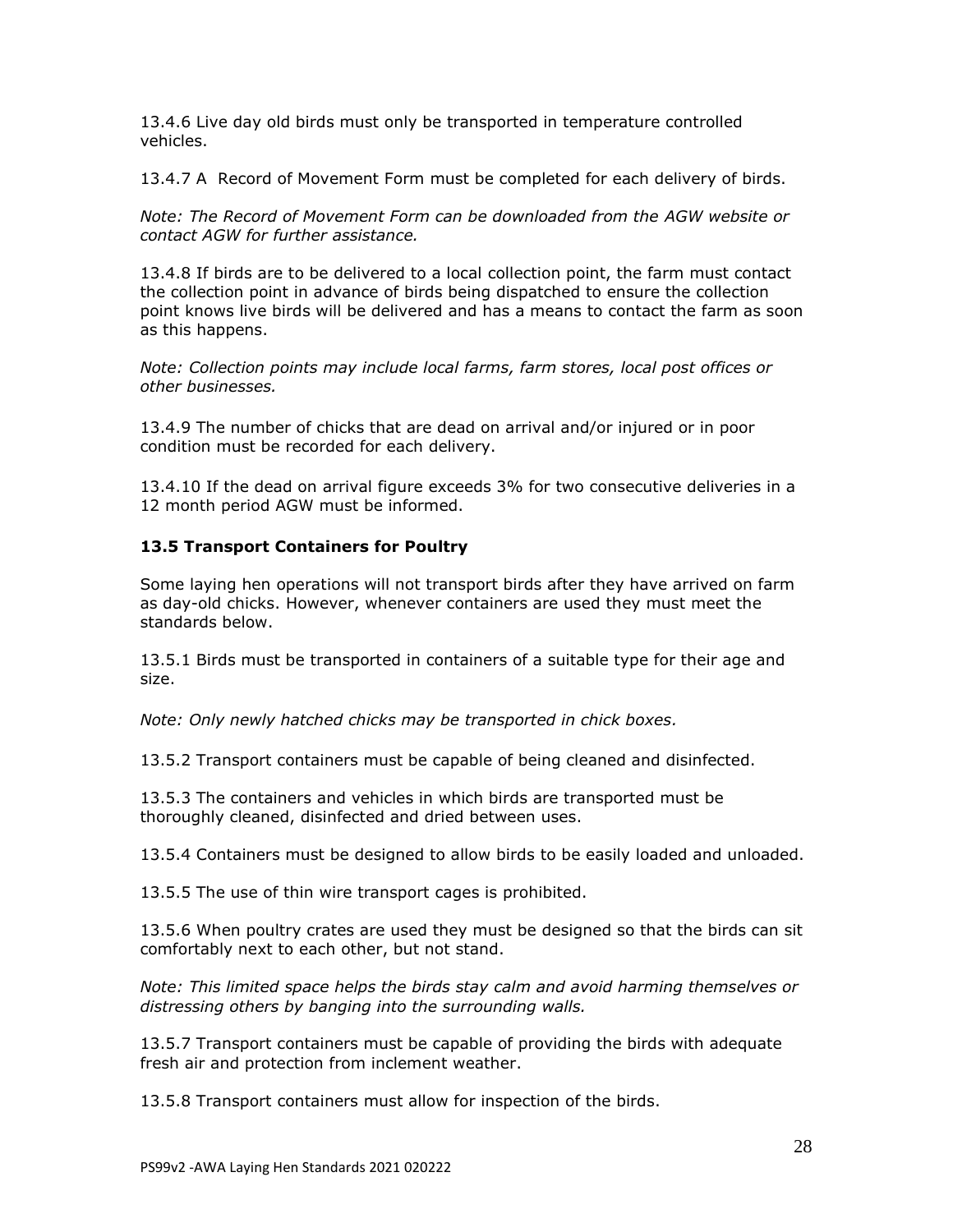13.5.9 Transport containers must be kept in an upright position and be easily identifiable as containing live birds.

13.5.10 If containers are stacked, extra care must be taken to ensure chickens have sufficient ventilation.

### **13.6 Transporting Breeder Poultry**

13.6.1 Adult breeder birds must be transported in individual crates or on a trailer.

13.6.2 In a trailer, birds must be separated according to sex, weight and age.

13.6.3 In a trailer flooring must consist of heavy bedding so birds are able to stand comfortably without slipping.

### **13.7 Transport of Poultry by Air**

13.7.1 Any birds transported by air must be delivered to and collected from the airport within 45 minutes of take-off and landing.

13.7.2 All containers used for transport by air must comply with section 13.5.

13.7.3 Records confirming the airline's commitment to air-condition the hold must be in hand prior to loading.

13.7.4 Receiving air handlers must have contact details of the person receiving birds.

### **14 SALE OR TRANSFER OF BIRDS**

#### **14.0 Sale or Transfer of Poultry**

14.0.1 **Recommended** All birds should be reared on their farm of hatch.

14.0.2 – 14.0.4 Not allocated.

14.0.5 Birds must not be displayed or offered for sale or transfer at farmers markets, swap meets or similar venues.

*Note: Delivery or exchange of birds at a farmers market or similar venue when the sale or transfer has been pre-arranged may be acceptable.* 

14.0.6 Birds sold live at the point of slaughter under the AWA label or logo must only be sold to customers who will take them to AWA slaughter plants.

14.0.7 – 14.0.10 Not allocated.

14.0.11 **Recommended** AGW recommends that even if birds or bird products are not sold under the label or logo they are sold to other AWA farms and slaughtered at AWA slaughter plants.

#### **14.1 Marketing Breeding Stock**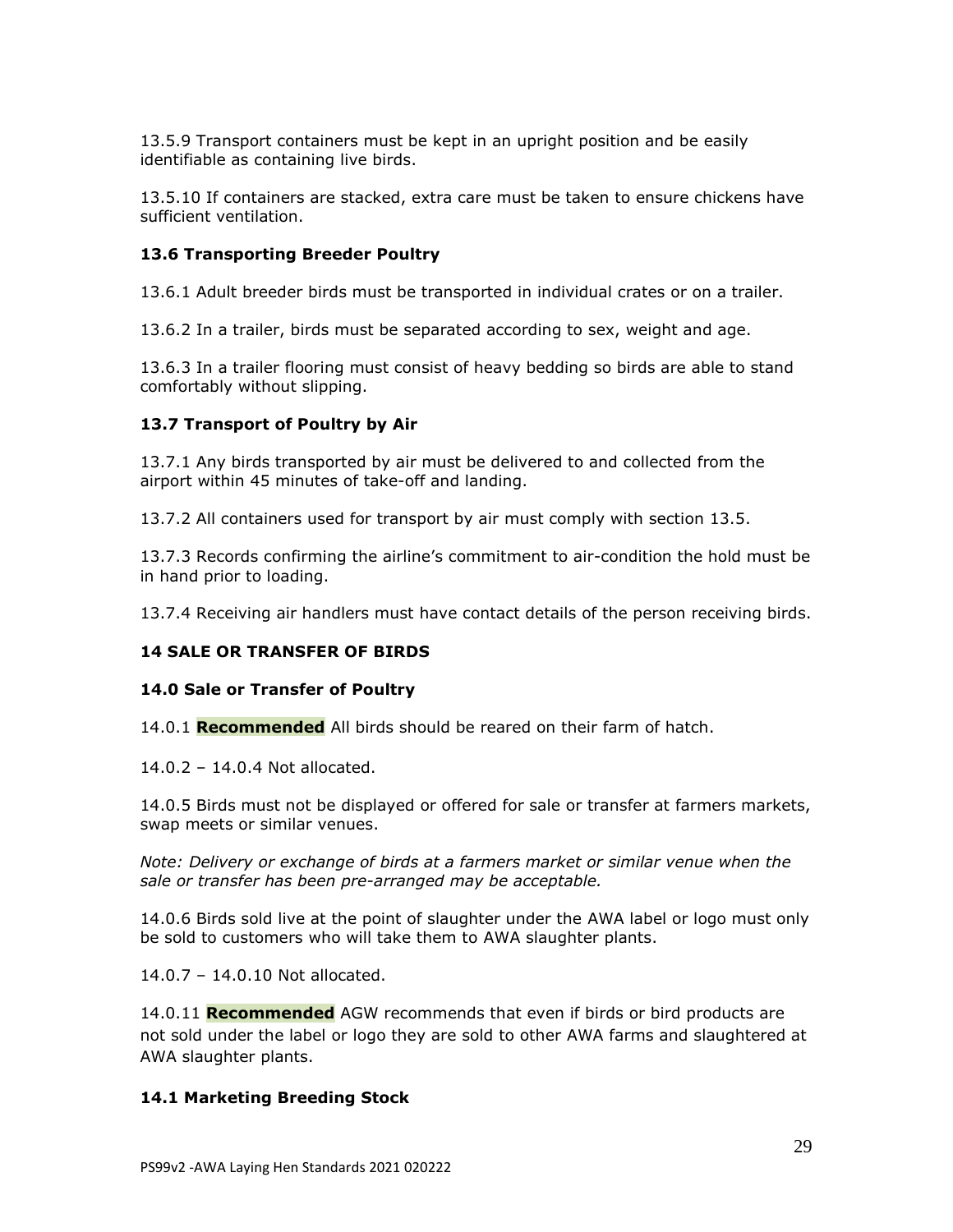If the farm advertises that any of their birds produced are suitable as breeding stock or to raise as pullets/laying birds, the farm is a breeding stock operation and must meet the standards below.

14.1.1 The AWA breeding stock farm must produce birds that are suitable for pasture based production.

14.1.2 The AWA breeding stock farm must have a written breeding plan that covers the following points:

14.1.2.1 The overall breeding aims.

14.1.2.2 The protocol for selecting and matching sires and dams.

14.1.2.3 The criteria used to assess whether birds are suitable to be marketed as laying birds or breeding stock.

14.1.3 The AWA breeding stock farm must inform buyers about the AWA program.

#### **15 PROGRAM MANAGEMENT**

#### **15.0 Deviations**

15.0.1 AGW must be informed immediately of any changes on farm that could result in a deviation from the standards.

*Note: The farmer must inform AGW if they change slaughter plant from that which is listed on their certificate - even if the change is to another plant that has been reviewed and recommended by AWA.*

15.0.2 Temporary deviations will be taken into consideration when unexpected circumstances that are not under the control of the farmer arise.

15.0.3 All other deviations from the AWA standards can be cause for reconsideration of the farmer's participation or removal from the AWA program and use of its seal, in conjunction with that farmer's products.

#### **15.1 Derogations**

15.1.1 If, in the opinion of the AWA Standards Board, a system meets all of the principles of the program but does not pass a specific standard or standards, derogation may be granted.

15.1.2 In order for a derogation to be granted, an inspection report must be submitted stating the deviation from the published standard, the reason for this deviation, the length of time this deviation from standards will occur and the welfare outcome should the derogation be granted.

15.1.3 Derogation may be granted for on-farm trials and case studies that deviate from the standards when the proposed outcome is a benefit to bird welfare and/or farmer education.

#### **15.2 Complaints**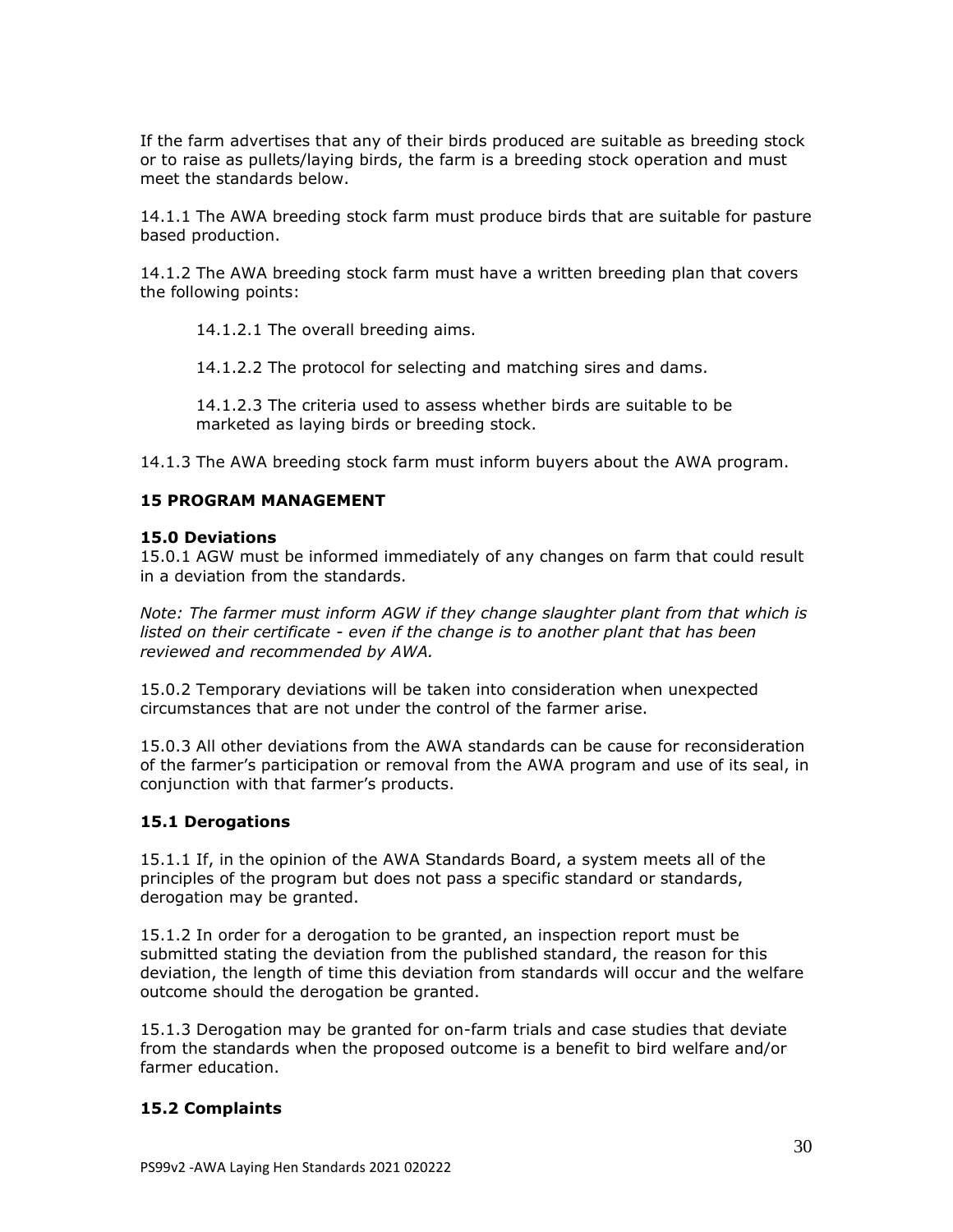**15.2.1** A complaints record relating to complaints about AWA certified livestock or products must be maintained and be available at annual inspection. The record must list both the complaint and the action taken by the farm.

*Note: The AWA program is accredited to ISO 17065 and it is a requirement of our certification that farms within the program maintain a record in the rare event that any complaint is made. AGW does not expect that farms in the program will receive complaints about their certified livestock or products, but if any are received they must be recorded along with the response from the farm.*

# **16 SLAUGHTER**

### **16.0 Not Allocated**

## **16.1 Slaughter of Poultry**

16.1.1 **Recommended** On farm slaughter is recommended and Controlled Atmosphere Killing (CAK), in which birds remain in their crates and their oxygen is slowly replaced by a mixture of argon and/or nitrogen is the preferred slaughtering method.

*Note: On-farm mobile slaughter and CAK are not readily available. It is the goal of AGW to make these processes more widely available and acceptable for USDAapproved programs*.

16.1.2 CAK and Controlled Atmosphere Stunning (CAS) using carbon dioxide may be used for chickens.

16.1.3 Not allocated.

16.1.4 When a slaughterhouse using CAK/CAS in a form that includes the use of anoxic gas is available, such a plant must have priority.

16.1.5 Slaughterhouses receiving birds in the AWA program, or the process of slaughtering on-farm, must pass a review by the AWA program for pre-slaughter handling, stunning, and killing.

*Note: For further details of the review requirements see the AWA Slaughter Guidelines for Poultry.*

16.1.6 **Recommended** The person delivering the birds to slaughter should stay with them to ensure that they are slaughtered according to AWA guidelines in 16.1.5.

16.1.7 Birds must be handled as little as possible up to the point of slaughter.

16.1.8 Birds must be unloaded and slaughtered within two hours of arrival at the slaughterhouse.

16.1.9 At the slaughter plant, birds must be unloaded in a dimly lit room.